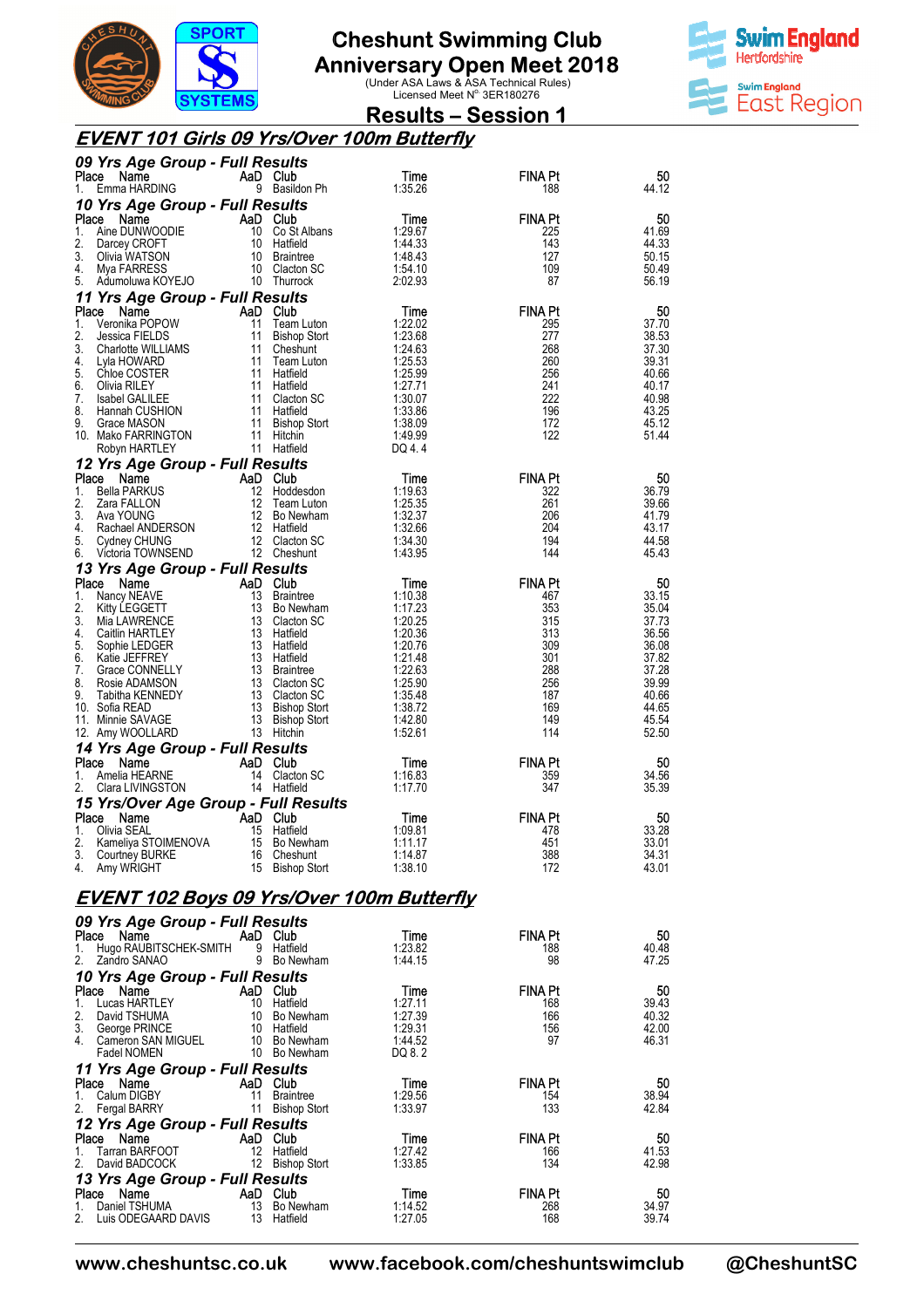

**Results – Session 1** 



| 14 Yrs Age Group - Full Results<br>Place Name       | AaD Club                                               | Time               | <b>FINA Pt</b>        | 50             |
|-----------------------------------------------------|--------------------------------------------------------|--------------------|-----------------------|----------------|
| 1.<br>Taylor COE<br>2.<br>Jack CATO                 | 14 Cheshunt<br>14 Hatfield                             | 1:10.16<br>1:18.12 | 321<br>233            | 32.13<br>35.93 |
| 15 Yrs/Over Age Group - Full Results                |                                                        |                    |                       |                |
| Place Name                                          | AaD Club                                               | Time               | <b>FINA Pt</b>        | 50             |
| Guilherme GOMES                                     | 15<br>Bo Newham                                        | 1:15.46            | 258                   | 34.91          |
|                                                     | <u>EVENT 103 Girls 09 Yrs/Over 50m Freestyle</u>       |                    |                       |                |
| 09 Yrs Age Group - Full Results                     |                                                        |                    |                       |                |
| Place Name<br>1.                                    | AaD Club<br>9                                          | Time               | <b>FINA Pt</b>        |                |
| <b>Isabelle YOUNG</b><br>2.<br>Margarita STOIMENOVA | Clacton SC<br>9<br>Bo Newham                           | 34.56<br>36.69     | 304<br>254            |                |
| 3.<br>Ever IVES                                     | 9<br>Hatfield                                          | 37.77              | 232                   |                |
| 4.<br>Eliza ANDREWS                                 | 9<br><b>Bishop Stort</b>                               | 37.90              | 230                   |                |
| 5.<br>Emma HARRIS<br>Erin CURRIE                    | 9<br>Thurrock<br>9<br>Hatfield                         | 38.85<br>39.24     | 214<br>207            |                |
| 7.<br>Freya BRUCE                                   | 9<br>Thurrock                                          | 39.64              | 201                   |                |
| 8.<br>Amber HIGGS-SMITH<br>9.                       | 9<br>Bo Newham                                         | 39.72              | 200                   |                |
| Neve JONES<br>10. Nicole ANGELOVA                   | 9<br>Hitchin<br>9<br>Bo Newham                         | 39.87<br>40.51     | 198<br>188            |                |
| 11. Catherine CLUNE                                 | 9<br><b>Bishop Stort</b>                               | 40.52              | 188                   |                |
| 12. Roxanne COKER                                   | 9<br>Thurrock                                          | 40.90              | 183                   |                |
| 13. Isabel MULLINGS<br>14. Olivia HENDLEY           | 9<br>Cheshunt<br>9                                     | 41.49<br>43.83     | 175<br>149            |                |
| 15. Katie WEBSTER                                   | Cheshunt<br>9<br>Thurrock                              | 44.09              | 146                   |                |
| 16. Isabelle RAVEN                                  | 9<br><b>Braintree</b>                                  | 44.72              | 140                   |                |
| 17. Rebekah TEMBRA                                  | 9<br>Hatfield                                          | 44.93              | 138                   |                |
| 18. Sophia BRANDON<br>19. Lauren CALVERT            | 9<br>Hatfield<br>9<br>Team Luton                       | 45.55<br>46.41     | 132<br>125            |                |
| 20. Neve WEEKS                                      | 9<br><b>Braintree</b>                                  | 46.65              | 123                   |                |
| 21. Madeline HYDE                                   | 9<br>Team Luton                                        | 46.69              | 123                   |                |
| 22. Darcie CLARK<br>23. Willow WRIGHT               | 9<br>Thurrock<br>9<br>Hatfield                         | 47.30<br>47.55     | 118<br>116            |                |
| Hannah ROBINSON                                     | 9 Bishop Stort                                         | DQ 4.4             |                       |                |
| 10 Yrs Age Group - Full Results                     |                                                        |                    |                       |                |
| Place Name<br>Grace LOCKWOOD<br>1.                  | AaD Club<br>10<br>Hatfield                             | Time<br>35.82      | <b>FINA Pt</b><br>273 |                |
| 2.<br>Emmie SHIPTON                                 | 10<br>Hatfield                                         | 36.06              | 267                   |                |
| <b>Isobel MATFIELD</b>                              | 10<br>Hitchin                                          | 36.22              | 264                   |                |
| Isabelle TALBOT<br>Kirsty NEILL                     | 10<br><b>Braintree</b><br>10 Bishop Stort              | 36.30<br>36.73     | 262<br>253            |                |
| Maisy WOOD                                          | 10 Clacton SC                                          | 36.78              | 252                   |                |
| Aine DUNWOODIE                                      | 10 Co St Albans                                        | 36.86              | 250                   |                |
| Caitlyn KEAN                                        | 10<br>Team Luton<br>10<br><b>Bishop Stort</b>          | 37.45<br>37.54     | 238<br>237            |                |
| Imogen TANG<br>10. Sasha COLTMAN                    | 10 Cheshunt                                            | 37.71              | 234                   |                |
| 11. Jemima CROSS                                    | 10 Hitchin                                             | 37.89              | 230                   |                |
| 12. Olivia RICKETTS                                 | 10<br>Bishop Stort<br>10                               | 38.00<br>38.47     | 228<br>220            |                |
| 13. Siena BISHOP<br>14. Hollie HEIGHES              | Braintree<br>10<br><b>Braintree</b>                    | 38.70              | 216                   |                |
| 15. Poppy MAGILL                                    | 10<br>Hatfield                                         | 39.02              | 211                   |                |
| 16. Julta WASILEWSKA                                | 10<br>Thurrock                                         | 39.08              | 210                   |                |
| Olivia THOMAS-AUSTIN<br>17.<br>18. Isobel DEAN      | 10<br><b>Bishop Stort</b><br>10<br>Team Luton          | 39.28<br>39.40     | 207<br>205            |                |
| 19. Darcie TEW-CRAGG                                | 10<br>Cheshunt                                         | 40.10              | 194                   |                |
| 20. Amy THOMPSON                                    | 10<br>Thurrock                                         | 40.27              | 192                   |                |
| 21. Mya FARRESS<br>22. Issys COKER                  | 10<br>Clacton SC<br>10<br>Hoddesdon                    | 40.34<br>40.35     | 191<br>191            |                |
| 23. Jessica DRURY                                   | 10<br>Hitchin                                          | 40.70              | 186                   |                |
| 24. Lucy CALVER                                     | 10<br>Hitchin                                          | 41.41              | 176                   |                |
| 25. Adumoluwa KOYEJO<br>26. Chloe GALILEE           | 10<br>Thurrock<br>Clacton SC<br>10                     | 41.69<br>41.85     | 173<br>171            |                |
| 27. Rosie AHMED                                     | 10<br>Hoddesdon                                        | 41.99              | 169                   |                |
| 28. Lula ROSE                                       | 10<br><b>Braintree</b>                                 | 43.44              | 153                   |                |
| 29. April MILLS                                     | 10 Hatfield<br>10                                      | 43.45<br>43.45     | 153<br>153            |                |
| 29. Olivia VULLO<br>29. Maya OWEN                   | Hatfield<br>10<br><b>Braintree</b>                     | 43.45              | 153                   |                |
| 32. Amy BURGESS                                     | 10<br>Cheshunt                                         | 45.19              | 136                   |                |
| 33. Olivia WATSON                                   | 10<br><b>Braintree</b>                                 | 45.51<br>45.78     | 133<br>130            |                |
| 34. Ololade ELEMIDE-EMIS<br>35. Molly BARTUP        | Thurrock<br>10<br>10 Cheshunt                          | 46.73              | 123                   |                |
| Gabriela WROBEL                                     | 10<br>Braintree                                        | DQ 4.4             |                       |                |
| 11 Yrs Age Group - Full Results                     |                                                        |                    |                       |                |
| Place Name<br>Maja ALEXANDER<br>1.                  | AaD Club<br>11<br>Hatfield                             | Time<br>31.45      | <b>FINA Pt</b><br>403 |                |
| 2.<br>Lyla HOWARD                                   | 11<br>Team Luton                                       | 31.69              | 394                   |                |
| 3.<br><b>Charlotte WILLIAMS</b>                     | 11<br>Cheshunt                                         | 31.80              | 390                   |                |
| 4.<br>Chloe COSTER<br>5.                            | 11<br>Hatfield<br>11<br>Team Luton                     | 34.04<br>34.34     | 318<br>309            |                |
| Millie HYDE<br>Olivia RILEY<br>6.                   | 11<br>Hatfield                                         | 34.72              | 299                   |                |
| 7.<br>Jessica FIELDS                                | 11<br><b>Bishop Stort</b>                              | 35.32              | 284                   |                |
| 8.<br><b>Isabel GALILEE</b>                         | 11<br>Clacton SC                                       | 35.46              | 281                   |                |
| Amy PINCKNEY<br>9.<br>10. Lauren GORE               | 11<br><b>Bishop Stort</b><br>11<br><b>Bishop Stort</b> | 35.55<br>35.67     | 279<br>276            |                |
| 11. Millie RICHARDSON                               | 11 Hatfield                                            | 35.99              | 269                   |                |

www.cheshuntsc.co.uk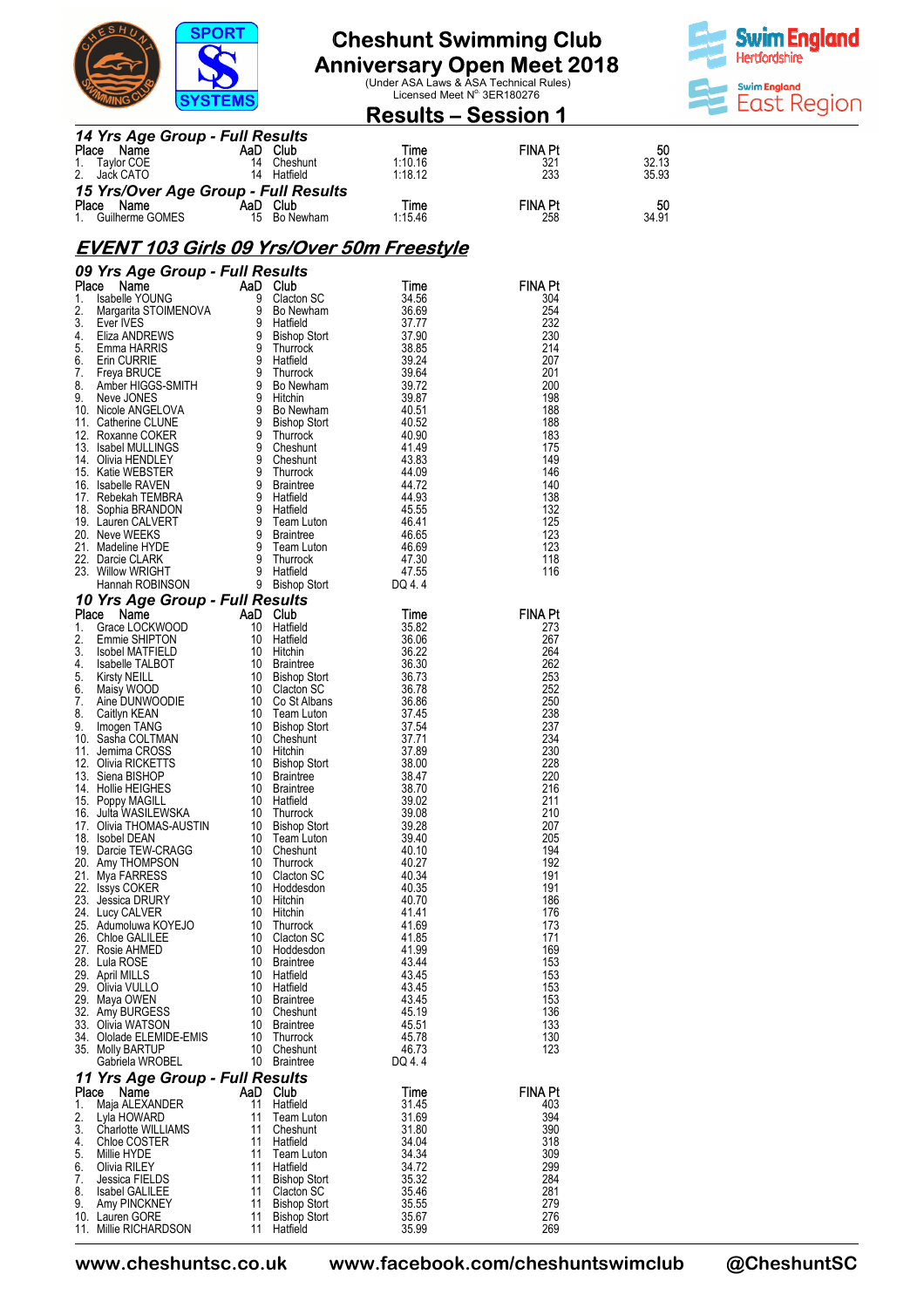

**Anniversary Open Meet 2018**<br>Under ASA Laws & ASA Technical Rules)<br>Licensed Meet N<sup>o.</sup> 3ER180276



|          | <b>Example 12</b><br>12. Emily PICKARD 11 Cheshunt 36.12<br>13. Ruby CARTER 11 Thurrock 36.34<br>15. Elien MILLAR-BOND 11 Bishop Stort 37.37<br>16. Robyn HARTLEY 11 Hatfield 37.96<br>17. Emma FIELDS 11 Bishop Stort 37.37<br>16. Robyn HARTL                                               |    |                                                                                  |                                                                | <u> Results – Session 1</u> |
|----------|-----------------------------------------------------------------------------------------------------------------------------------------------------------------------------------------------------------------------------------------------------------------------------------------------|----|----------------------------------------------------------------------------------|----------------------------------------------------------------|-----------------------------|
|          |                                                                                                                                                                                                                                                                                               |    |                                                                                  |                                                                | 266                         |
|          |                                                                                                                                                                                                                                                                                               |    |                                                                                  |                                                                | 261<br>245                  |
|          |                                                                                                                                                                                                                                                                                               |    |                                                                                  |                                                                | 240                         |
|          |                                                                                                                                                                                                                                                                                               |    |                                                                                  |                                                                | 229                         |
|          |                                                                                                                                                                                                                                                                                               |    |                                                                                  |                                                                | 228<br>217                  |
|          |                                                                                                                                                                                                                                                                                               |    |                                                                                  |                                                                | 211                         |
|          |                                                                                                                                                                                                                                                                                               |    |                                                                                  |                                                                | 210<br>209                  |
|          |                                                                                                                                                                                                                                                                                               |    |                                                                                  |                                                                | 203                         |
|          |                                                                                                                                                                                                                                                                                               |    |                                                                                  |                                                                | 201                         |
|          |                                                                                                                                                                                                                                                                                               |    |                                                                                  |                                                                | 200<br>199                  |
|          |                                                                                                                                                                                                                                                                                               |    |                                                                                  |                                                                | 198                         |
|          |                                                                                                                                                                                                                                                                                               |    |                                                                                  |                                                                | 191<br>175                  |
|          |                                                                                                                                                                                                                                                                                               |    |                                                                                  |                                                                | 145                         |
|          |                                                                                                                                                                                                                                                                                               |    |                                                                                  |                                                                | 138                         |
|          | 12 Yrs Age Group - Full Results<br>12 Yrs Age Group - Full Results<br>1. Sophie CHEN<br>1. Sophie CHEN<br>12 Hatfield<br>1. Sophie CHEN<br>12 Hatfield<br>12 Hatfield<br>12 Hatfield<br>12 Hitchin<br>12 Hitchin<br>53.42<br>4. Emily CARNCROSS<br>12 Hitchin<br>6. Simran MISIR<br>6. Simran |    |                                                                                  |                                                                |                             |
|          |                                                                                                                                                                                                                                                                                               |    |                                                                                  |                                                                | <b>FINA Pt</b><br>387       |
|          |                                                                                                                                                                                                                                                                                               |    |                                                                                  |                                                                | 387                         |
|          |                                                                                                                                                                                                                                                                                               |    |                                                                                  |                                                                | 336                         |
|          |                                                                                                                                                                                                                                                                                               |    |                                                                                  |                                                                | 332<br>330                  |
|          |                                                                                                                                                                                                                                                                                               |    |                                                                                  |                                                                | 325                         |
|          |                                                                                                                                                                                                                                                                                               |    |                                                                                  |                                                                | 315<br>310                  |
|          |                                                                                                                                                                                                                                                                                               |    |                                                                                  |                                                                | 303                         |
|          |                                                                                                                                                                                                                                                                                               |    |                                                                                  |                                                                | 295                         |
|          |                                                                                                                                                                                                                                                                                               |    |                                                                                  |                                                                | 280<br>274                  |
|          |                                                                                                                                                                                                                                                                                               |    |                                                                                  |                                                                | 268                         |
|          |                                                                                                                                                                                                                                                                                               |    |                                                                                  |                                                                | 267<br>231                  |
|          |                                                                                                                                                                                                                                                                                               |    |                                                                                  |                                                                | 224                         |
|          |                                                                                                                                                                                                                                                                                               |    |                                                                                  |                                                                | 163                         |
|          |                                                                                                                                                                                                                                                                                               |    |                                                                                  |                                                                | 133<br>131                  |
|          |                                                                                                                                                                                                                                                                                               |    |                                                                                  |                                                                |                             |
|          | 13 Yrs Age Group - Full Results                                                                                                                                                                                                                                                               |    |                                                                                  |                                                                |                             |
| 1.       | Place<br>Triangle Group - Full Results<br>Ce Name<br>Aab Club<br>Ashleigh COOPER<br>Ais Hotel and Screen<br>And Hitchin<br>Nancy NEAVE<br>And Screen<br>And Screen<br>And Screen<br>And Screen<br>Sophie CLARK<br>Caitlin HARTLEY<br>Clark Caitlin HARTLEY<br>Total                           |    | Fraintree<br>Hoddesdon<br>Hatfield<br>Hatfield<br>Hitchin<br>Fatfield<br>Hitchin | Time                                                           | <b>FINA Pt</b><br>480       |
| 2.       |                                                                                                                                                                                                                                                                                               |    |                                                                                  | 11110<br>29.68<br>30.03<br>30.29<br>30.81<br>31.07<br>31.13    | 463                         |
| 3.       |                                                                                                                                                                                                                                                                                               |    |                                                                                  |                                                                | 451                         |
| 4.<br>5. | Antonia JUBB                                                                                                                                                                                                                                                                                  |    |                                                                                  |                                                                | 429<br>418                  |
| 6.       |                                                                                                                                                                                                                                                                                               |    |                                                                                  |                                                                | 416                         |
| 7.<br>8. |                                                                                                                                                                                                                                                                                               |    |                                                                                  | $31.13$<br>$32.23$<br>$32.32$<br>$32.32$<br>$32.47$<br>$32.58$ | 374<br>371                  |
| 9.       |                                                                                                                                                                                                                                                                                               |    |                                                                                  |                                                                | 366                         |
|          | 10. Mia LAWRENCE                                                                                                                                                                                                                                                                              |    | Clacton SC                                                                       |                                                                | 362                         |
|          | 11. Evie BROWN<br>12. Tabitha KENNEDY                                                                                                                                                                                                                                                         | 13 | 13 Cheshunt<br>Clacton SC                                                        | 33.84                                                          | 335<br>323                  |
|          | 13. Lauren ROBINSON                                                                                                                                                                                                                                                                           |    | 13 Bishop Stort                                                                  | 33.99                                                          | 319                         |
|          | 14. Rosie ADAMSON<br>15. Minnie SAVAGE                                                                                                                                                                                                                                                        |    | 13 Clacton SC<br>13 Bishop Stort                                                 | 34.14<br>34.83                                                 | 315<br>297                  |
|          |                                                                                                                                                                                                                                                                                               |    |                                                                                  | 35.71<br>35.87                                                 | 275                         |
|          | 15. Minnie SAVAGE<br>16. Sofia READ 13 Bishop Stort<br>17. Michelle WOLDEAREGAYE 13 Bo Newham<br>18. Hannah STAPLETON 13 Hitchin                                                                                                                                                              |    |                                                                                  | 36.04                                                          | 271<br>268                  |
|          | 19. Amy WOOLLARD                                                                                                                                                                                                                                                                              |    | 13 Hitchin                                                                       | 41.47                                                          | 175                         |
|          | Isabella HAMMOND                                                                                                                                                                                                                                                                              |    | 13 Hitchin                                                                       | DQ 4.4                                                         |                             |
|          | 14 Yrs Age Group - Full Results                                                                                                                                                                                                                                                               |    |                                                                                  |                                                                |                             |
| 1.       | Place Name<br>Bianka MISIKOVA                                                                                                                                                                                                                                                                 |    | AaD Club<br>14 Hatfield                                                          | Time<br>29.22                                                  | <b>FINA Pt</b><br>503       |
| 2.       | Lucy KING                                                                                                                                                                                                                                                                                     |    | 14 Hitchin                                                                       | 30.15                                                          | 457                         |
| 2.<br>4. | Catherine RYAN<br>Amelia HEARNE                                                                                                                                                                                                                                                               |    | 14 Hoddesdon<br>14 Clacton SC                                                    | 30.15<br>30.21                                                 | 457<br>455                  |
|          | 4. Millie CLARK                                                                                                                                                                                                                                                                               |    | 14 Cheshunt                                                                      | 30.21                                                          | 455                         |
|          | 6. Matilda TURNER                                                                                                                                                                                                                                                                             |    | 14 Hitchin                                                                       | 30.35                                                          | 448                         |
|          | 7. Megan JONES<br>8. Aimee WILLIAMS                                                                                                                                                                                                                                                           |    | 14 Hitchin<br>14 Cheshunt                                                        | 30.66<br>30.93                                                 | 435<br>424                  |
| 9.       | Sophia MILSON                                                                                                                                                                                                                                                                                 |    | 14 Braintree                                                                     | 31.34                                                          | 407                         |
|          | 10. Clara LIVINGSTON<br>11. Ellie EVA                                                                                                                                                                                                                                                         |    | 14 Hatfield<br>14 Hitchin                                                        | 31.83<br>32.39                                                 | 389<br>369                  |
|          | 12. Emily PETER                                                                                                                                                                                                                                                                               |    | 14 Hitchin                                                                       | 34.12                                                          | 315                         |
|          | 13. Hannah BLIGHT                                                                                                                                                                                                                                                                             |    | 14 Hatfield                                                                      | 35.40<br>37.59                                                 | 282                         |
|          | 14. Katerina OWEN<br>15. Jasmine POLLARD                                                                                                                                                                                                                                                      |    | 14 Braintree<br>14 Hitchin                                                       | 38.62                                                          | 236<br>217                  |
|          | Olivia MOREY                                                                                                                                                                                                                                                                                  |    | 14 Cheshunt                                                                      | DQ 4.4                                                         |                             |
|          | 15 Yrs/Over Age Group - Full Results                                                                                                                                                                                                                                                          |    |                                                                                  |                                                                |                             |
|          | Place Name<br>AaD Club<br>1. Zoe MACDONALD                                                                                                                                                                                                                                                    |    |                                                                                  | Time<br>28.88                                                  | <b>FINA Pt</b><br>521       |
| 2.       | <b>20 NACDONALD<br/> Xoe MACDONALD<br/> Kameliya STOIMENOVA 15 Bo Newham<br/> Chloe OGDEN 16 Bishop Stort</b>                                                                                                                                                                                 |    |                                                                                  | 29.25                                                          | 501                         |
| 3.       | 4. Olivia SEAL                                                                                                                                                                                                                                                                                |    | 15 Hatfield                                                                      | 29.84<br>30.25                                                 | 472<br>453                  |
|          |                                                                                                                                                                                                                                                                                               |    |                                                                                  |                                                                |                             |

**www.cheshuntsc.co.uk www.facebook.com/ch www.facebook.com/cheshuntswimclub eshuntswimclub @CheshuntSC**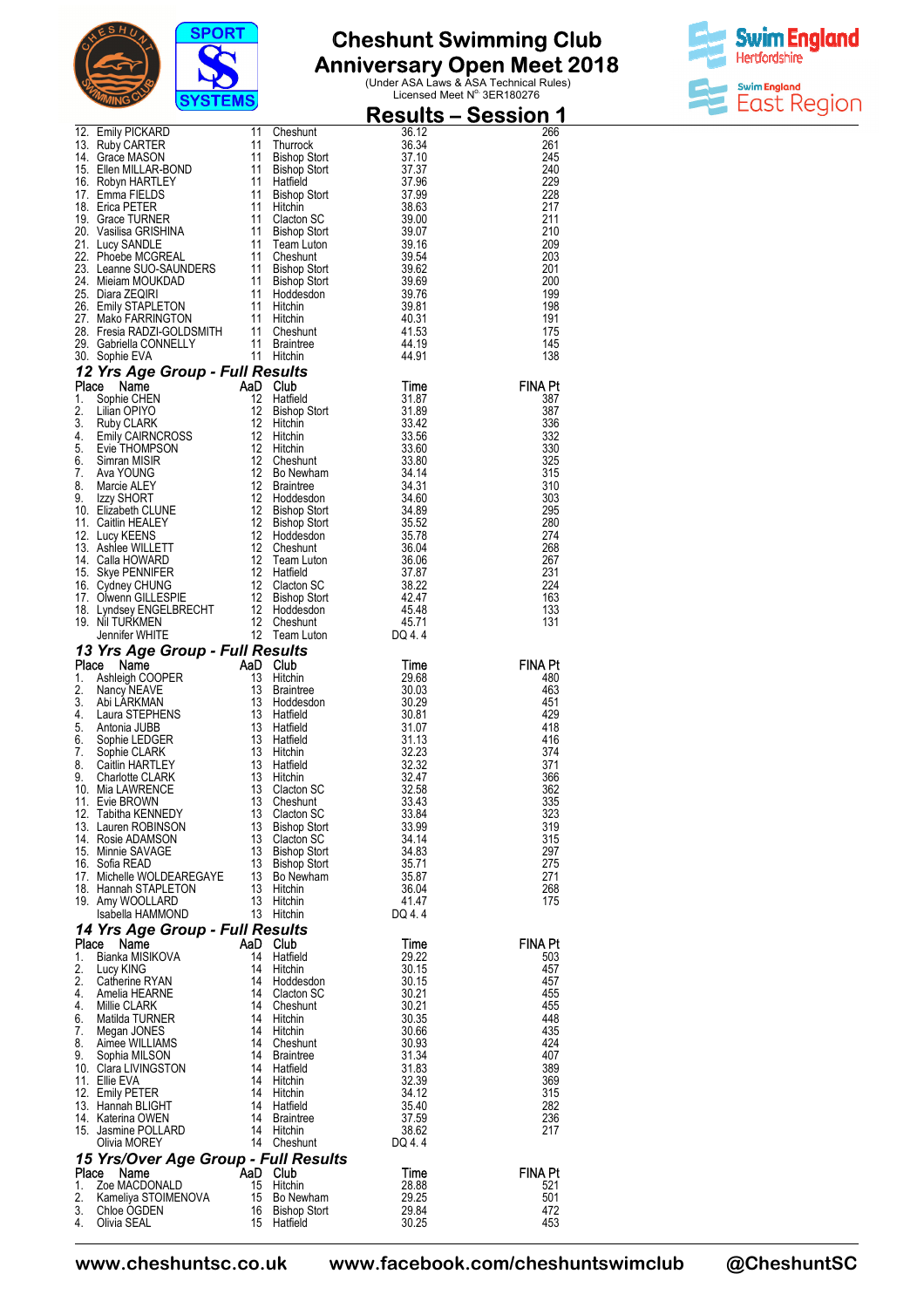

**Anniversary Open Meet 2018**<br>Under ASA Laws & ASA Technical Rules)<br>Licensed Meet N<sup>o.</sup> 3ER180276



|             | $\sigma$ is i eivis                                                                                                                                                                                                                                 |            |                                             |                | <u> Results – Session 1</u> |
|-------------|-----------------------------------------------------------------------------------------------------------------------------------------------------------------------------------------------------------------------------------------------------|------------|---------------------------------------------|----------------|-----------------------------|
| 5.<br>6.    | <b>Holly ATKINS</b><br>Ellena ODELL                                                                                                                                                                                                                 |            | 16 Cheshunt<br>15 Braintree<br>15 Hoddesdon | 31.09<br>31.98 | 417<br>383                  |
| 7.          | Maggie WYPER                                                                                                                                                                                                                                        |            |                                             | 32.09          | 379                         |
|             | Open Age Group - Full Results                                                                                                                                                                                                                       |            |                                             |                |                             |
| Place<br>1. |                                                                                                                                                                                                                                                     |            |                                             | Time<br>28.88  | <b>FINA Pt</b><br>521       |
| 2.<br>3.    |                                                                                                                                                                                                                                                     |            |                                             | 29.22<br>29.25 | 503<br>501                  |
| 4.          |                                                                                                                                                                                                                                                     |            |                                             | 29.68          | 480                         |
| 5.<br>6.    | North Map Control Communic Communication of the National Communication of the Map Club<br>Signals AMSIKOVA<br>Signals AMSIKOVA<br>Signals AMSIKOVA<br>Ashleigh COOPER<br>Ashleigh COOPER<br>13 Hitchin<br>Choe OGDEN<br>14 Hitchin<br>Catherine     |            |                                             | 29.84<br>30.03 | 472<br>463                  |
| 7.<br>7.    |                                                                                                                                                                                                                                                     |            |                                             | 30.15<br>30.15 | 457<br>457                  |
| 9.          |                                                                                                                                                                                                                                                     |            |                                             | 30.21          | 455                         |
| 9.          | Millie CLARK                                                                                                                                                                                                                                        | - 14<br>15 | Cheshunt<br>Hatfield                        | 30.21<br>30.25 | 455<br>453                  |
|             | <sup>3</sup> .<br>12. Abi LARKMAN<br>13. Matilda TURNER<br>14. Megan JONES<br>15. Laura STEPHENS<br><sup>45</sup> Aimee WILLIAMS                                                                                                                    | 13         | Hoddesdon                                   | 30.29          | 451                         |
|             |                                                                                                                                                                                                                                                     | -14<br>14  | Hitchin<br>Hitchin                          | 30.35<br>30.66 | 448<br>435                  |
|             |                                                                                                                                                                                                                                                     |            |                                             | 30.81<br>30.93 | 429<br>424                  |
|             |                                                                                                                                                                                                                                                     |            | Cheshunt<br>Hetfield                        | 31.07          | 418                         |
|             |                                                                                                                                                                                                                                                     |            | Cheshunt                                    | 31.09<br>31.13 | 417<br>416                  |
|             |                                                                                                                                                                                                                                                     |            |                                             | 31.34<br>31.45 | 407<br>403                  |
|             |                                                                                                                                                                                                                                                     |            | Team Luton<br>Cheshunt                      | 31.69          | 394                         |
|             |                                                                                                                                                                                                                                                     |            |                                             | 31.80<br>31.83 | 390<br>389                  |
|             |                                                                                                                                                                                                                                                     |            |                                             | 31.87          | 387                         |
|             |                                                                                                                                                                                                                                                     |            | <b>Bishop Stort</b>                         | 31.89<br>31.98 | 387<br>383                  |
|             | A. Mey<br>5. Laura STEr.<br>6. Aimee WILLIAMS<br>17. Antonia JUBB<br>17. Antonia JUBB<br>19. Sophia MILSON<br>19. Sophia MILSON<br>19. Sophia MILSON<br>19. Sophia MILSON<br>11 Hatfield<br>21. Maja ALEXANDER<br>21. Maja ALEXANDER<br>21 Hatfield |            | Hoddesdon                                   | 32.09<br>32.23 | 379<br>374                  |
|             | 30. Caitlin HARTLEY                                                                                                                                                                                                                                 | 13         | Hatfield                                    | 32.32          | 371                         |
|             | 31. Ellie EVA<br>32. Charlotte CLARK                                                                                                                                                                                                                | 14<br>13   | Hitchin<br>Hitchin                          | 32.39<br>32.47 | 369<br>366                  |
|             | 33. Mia LAWRENCE<br>34. Ruby CLARK                                                                                                                                                                                                                  | 13<br>12   | Clacton SC<br>Hitchin                       | 32.58<br>33.42 | 362<br>336                  |
|             | 35. Evie BROWN                                                                                                                                                                                                                                      | 13         | Cheshunt<br>U <sub>itobin</sub>             | 33.43          | 335                         |
|             |                                                                                                                                                                                                                                                     | 12<br>12   | Hitchin                                     | 33.56<br>33.60 | 332<br>330                  |
|             | 36. Emily CAIRNCROSS<br>37. Evie THOMPSON<br>38. Simran MISIR<br>39. Tabitha KENNEDY                                                                                                                                                                | 12         | Cheshunt                                    | 33.80          | 325                         |
|             | 40. Lauren ROBINSON                                                                                                                                                                                                                                 | 13<br>- 13 | Clacton SC<br>Bishop Stort                  | 33.84<br>33.99 | 323<br>319                  |
|             | 41. Chloe COSTER<br>41. SINCE<br>42. Emily PETER                                                                                                                                                                                                    | 11<br>14   | Hatfield<br>Hitchin                         | 34.04<br>34.12 | 318<br>315                  |
|             | 43. Ava YOUNG                                                                                                                                                                                                                                       | 12         | Bo Newham                                   | 34.14          | 315                         |
|             | 43. Rosie ADAMSON<br>45. Marcie ALEY                                                                                                                                                                                                                | 13<br>12   | Clacton SC<br><b>Braintree</b>              | 34.14<br>34.31 | 315<br>310                  |
|             | 46. Millie HYDE                                                                                                                                                                                                                                     | -11<br>- 9 | Team Luton<br>Clacton SC                    | 34.34<br>34.56 | 309<br>304                  |
|             | 46. Millie HYDE<br>47. Isabelle YOUNG<br>48. Izzy SHORT<br>49. Olivia BILEY                                                                                                                                                                         | 12         | Hoddesdon                                   | 34.60          | 303                         |
|             | 49. Olivia RILEY<br>50. Minnie SAVAGE                                                                                                                                                                                                               | 11<br>13   | Hatfield<br><b>Bishop Stort</b>             | 34.72<br>34.83 | 299<br>297                  |
|             | 51. Elizabeth CLUNE                                                                                                                                                                                                                                 | 12<br>11   | <b>Bishop Stort</b>                         | 34.89          | 295<br>284                  |
|             | 52. Jessica FIELDS<br>53. Hannah BLIGHT                                                                                                                                                                                                             | 14         | <b>Bishop Stort</b><br>Hatfield             | 35.32<br>35.40 | 282                         |
|             | 54. Isabel GALILEE<br>55. Caitlin HEALEY                                                                                                                                                                                                            | 11<br>12   | Clacton SC<br><b>Bishop Stort</b>           | 35.46<br>35.52 | 281<br>280                  |
|             | 56. Amy PINCKNEY                                                                                                                                                                                                                                    | 11         | <b>Bishop Stort</b>                         | 35.55          | 279                         |
|             | 57. Lauren GORE<br>58. Sofia READ                                                                                                                                                                                                                   | 11<br>13   | <b>Bishop Stort</b><br><b>Bishop Stort</b>  | 35.67<br>35.71 | 276<br>275                  |
|             | 59. Lucy KEENS<br>60. Grace LOCKWOOD                                                                                                                                                                                                                | 12<br>10   | Hoddesdon<br>Hatfield                       | 35.78<br>35.82 | 274<br>273                  |
|             | 61. Michelle WOLDEAREGAYE                                                                                                                                                                                                                           | 13         | Bo Newham                                   | 35.87          | 271                         |
|             | 62. Millie RICHARDSON<br>63. Hannah STAPLETON                                                                                                                                                                                                       | 11<br>13   | Hatfield<br>Hitchin                         | 35.99<br>36.04 | 269<br>268                  |
|             | 63. Ashlee WILLETT                                                                                                                                                                                                                                  | 12         | Cheshunt<br>Hatfield                        | 36.04          | 268                         |
|             | 65. Emmie SHIPTON<br>65. Calla HOWARD                                                                                                                                                                                                               | 10<br>12   | Team Luton                                  | 36.06<br>36.06 | 267<br>267                  |
|             | 67. Emily PICKARD<br>68. Isobel MATFIELD                                                                                                                                                                                                            | 11<br>10   | Cheshunt<br>Hitchin                         | 36.12<br>36.22 | 266<br>264                  |
|             | 69. Isabelle TALBOT                                                                                                                                                                                                                                 | 10         | <b>Braintree</b>                            | 36.30          | 262                         |
|             | 70. Ruby CARTER<br>71. Margarita STOIMENOVA                                                                                                                                                                                                         | 11<br>-9   | Thurrock<br>Bo Newham                       | 36.34<br>36.69 | 261<br>254                  |
|             | 72. Kirsty NEILL<br>73. Maisy WOOD                                                                                                                                                                                                                  | 10<br>10   | <b>Bishop Stort</b><br>Clacton SC           | 36.73<br>36.78 | 253<br>252                  |
|             | 74. Aine DUNWOODIE                                                                                                                                                                                                                                  | 10         | Co St Albans                                | 36.86          | 250                         |
|             | 75. Grace MASON<br>76. Ellen MILLAR-BOND                                                                                                                                                                                                            | 11<br>11   | <b>Bishop Stort</b><br><b>Bishop Stort</b>  | 37.10<br>37.37 | 245<br>240                  |
|             | 77. Caitlyn KEAN                                                                                                                                                                                                                                    | 10         | Team Luton                                  | 37.45          | 238                         |
|             | 78. Imogen TANG<br>79. Katerina OWEN                                                                                                                                                                                                                | 10<br>14   | <b>Bishop Stort</b><br><b>Braintree</b>     | 37.54<br>37.59 | 237<br>236                  |
|             | 80. Sasha COLTMAN<br>81. Ever IVES                                                                                                                                                                                                                  | 10<br>9    | Cheshunt<br>Hatfield                        | 37.71<br>37.77 | 234<br>232                  |
|             | 82. Skye PENNIFER                                                                                                                                                                                                                                   | 12         | Hatfield                                    | 37.87          | 231                         |
|             | 83. Jemima CROSS<br>84. Eliza ANDREWS                                                                                                                                                                                                               | 10<br>9    | Hitchin<br><b>Bishop Stort</b>              | 37.89<br>37.90 | 230<br>230                  |

www.cheshuntsc.co.uk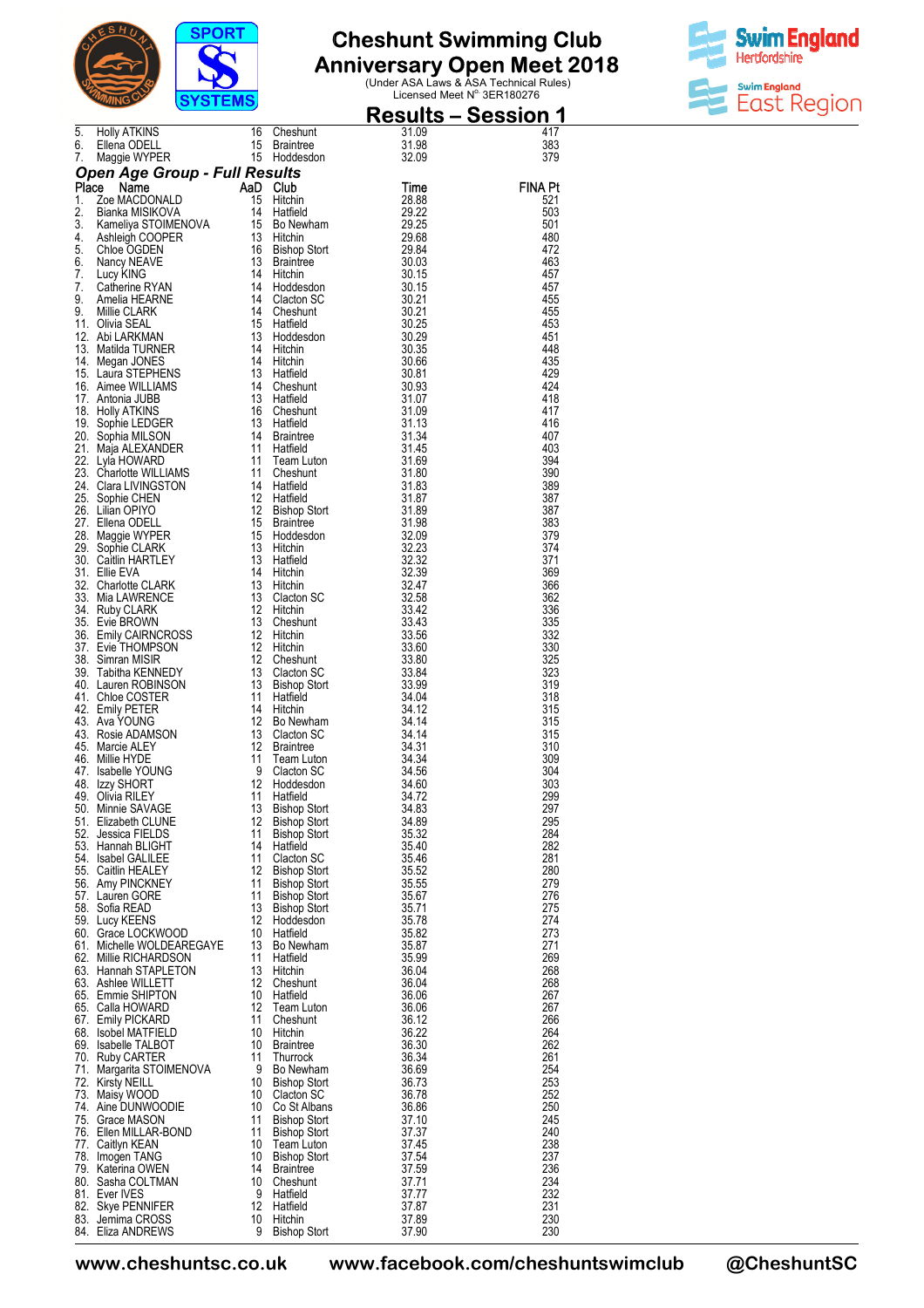



|                                              | 3131 EMS |           |                                      |                 | <u> Results – Session 1</u> |
|----------------------------------------------|----------|-----------|--------------------------------------|-----------------|-----------------------------|
| 85. Robyn HARTLEY                            |          | 11        | Hatfield                             | 37.96           | 229                         |
| 86. Emma FIELDS                              |          | 11        | <b>Bishop Stort</b>                  | 37.99           | 228                         |
| 87. Olivia RICKETTS                          |          | 10        | <b>Bishop Stort</b>                  | 38.00           | 228                         |
| 88. Cydney CHUNG                             |          | 12        | Clacton SC                           | 38.22           | 224                         |
| 89. Siena BISHOP                             |          | 10        | <b>Braintree</b>                     | 38.47           | 220                         |
| 90. Jasmine POLLARD                          |          | 14        | Hitchin                              | 38.62           | 217                         |
| 91. Erica PETER                              |          | 11        | Hitchin                              | 38.63           | 217                         |
| 92. Hollie HEIGHES<br>93. Emma HARRIS        |          | 10<br>-9  | <b>Braintree</b><br>Thurrock         | 38.70<br>38.85  | 216<br>214                  |
| 94. Grace TURNER                             |          | 11        | Clacton SC                           | 39.00           | 211                         |
| 95. Poppy MAGILL                             |          | 10        | Hatfield                             | 39.02           | 211                         |
| 96.   Vasilisa GRISHINA                      |          | 11        | <b>Bishop Stort</b>                  | 39.07           | 210                         |
| 97.  Julta WASILEWSKA                        |          | 10        | Thurrock                             | 39.08           | 210                         |
| 98. Lucy SANDLE                              |          | 11        | Team Luton                           | 39.16           | 209                         |
| 99. Erin CURRIE<br>100. Olivia THOMAS-AUSTIN |          | 9<br>10   | Hatfield<br><b>Bishop Stort</b>      | 39.24<br>39.28  | 207<br>207                  |
| 101. Isobel DEAN                             |          | 10        | Team Luton                           | 39.40           | 205                         |
| 102. Phoebe MCGREAL                          |          | 11        | Cheshunt                             | 39.54           | 203                         |
| 103. Leanne SUO-SAUNDERS                     |          | 11        | <b>Bishop Stort</b>                  | 39.62           | 201                         |
| 104. Freya BRUCE                             |          | 9         | Thurrock                             | 39.64           | 201                         |
| 105. Mieiam MOUKDAD                          |          | 11        | <b>Bishop Stort</b>                  | 39.69           | 200                         |
| 106. Amber HIGGS-SMITH                       |          | - 9<br>11 | Bo Newham                            | 39.72<br>39.76  | 200<br>199                  |
| 107. Diara ZEQIRI<br>108. Emily STAPLETON    |          | 11        | Hoddesdon<br>Hitchin                 | 39.81           | 198                         |
| 109. Neve JONES                              |          | - 9       | Hitchin                              | 39.87           | 198                         |
| 110. Darcie TEW-CRAGG                        |          | 10        | Cheshunt                             | 40.10           | 194                         |
| 111. Amy THOMPSON                            |          | 10        | Thurrock                             | 40.27           | 192                         |
| 112. Mako FARRINGTON                         |          | 11        | Hitchin                              | 40.31           | 191                         |
| 113. Mya FARRESS                             |          | 10<br>10  | Clacton SC                           | 40.34           | 191<br>191                  |
| 114. Issys COKER<br>115. Nicole ANGELOVA     |          | -9        | Hoddesdon<br>Bo Newham               | 40.35<br>40.51  | 188                         |
| 116. Catherine CLUNE                         |          | 9         | <b>Bishop Stort</b>                  | 40.52           | 188                         |
| 117. Jessica DRURY                           |          | 10        | Hitchin                              | 40.70           | 186                         |
| 118. Roxanne COKER                           |          | 9         | Thurrock                             | 40.90           | 183                         |
| 119. Lucy CALVER                             |          | 10        | Hitchin                              | 41.41           | 176                         |
| 120. Amy WOOLLARD<br>121. Isabel MULLINGS    |          | 13<br>- 9 | Hitchin                              | 41.47<br>41.49  | 175<br>175                  |
| 122. Fresia RADZI-GOLDSMITH                  |          | 11        | Cheshunt<br>Cheshunt                 | 41.53           | 175                         |
| 123. Adumoluwa KOYEJO                        |          | 10        | Thurrock                             | 41.69           | 173                         |
| 124. Chloe GALILEE                           |          | 10        | Clacton SC                           | 41.85           | 171                         |
| 125. Rosie AHMED                             |          | 10        | Hoddesdon                            | 41.99           | 169                         |
| 126. Olwenn GILLESPIE                        |          | 12        | <b>Bishop Stort</b>                  | 42.47           | 163                         |
| 127. Lula ROSE<br>128. April MILLS           |          | 10<br>10  | <b>Braintree</b><br>Hatfield         | 43.44<br>43.45  | 153<br>153                  |
| 128. Olivia VULLO                            |          | 10        | Hatfield                             | 43.45           | 153                         |
| 128. Maya OWEN                               |          | 10        | <b>Braintree</b>                     | 43.45           | 153                         |
| 131. Olivia HENDLEY                          |          | 9         | Cheshunt                             | 43.83           | 149                         |
| 132. Katie WEBSTER                           |          | 9         | Thurrock                             | 44.09           | 146                         |
| 133. Gabriella CONNELLY                      |          | 11        | <b>Braintree</b><br><b>Braintree</b> | 44.19           | 145                         |
| 134. Isabelle RAVEN<br>135. Sophie EVA       |          | 9<br>11   | Hitchin                              | 44.72<br>44.91  | 140<br>138                  |
| 136. Rebekah TEMBRA                          |          | - 9       | Hatfield                             | 44.93           | 138                         |
| 137. Amy BURGESS                             |          | 10        | Cheshunt                             | 45.19           | 136                         |
| 138. Lyndsey ENGELBRECHT                     |          | 12        | Hoddesdon                            | 45.48           | 133                         |
| 139. Olivia WATSON                           |          | 10        | <b>Braintree</b>                     | 45.51           | 133                         |
| 140. Sophia BRANDON<br>141. Nil TURKMEN      |          | 9<br>12   | Hatfield<br>Cheshunt                 | 45.55<br>45.71  | 132<br>131                  |
| 142. Ololade ELEMIDE-EMIS                    |          | 10        | Thurrock                             | 45.78           | 130                         |
| 143. Lauren CALVERT                          |          | 9         | Team Luton                           | 46.41           | 125                         |
| 144. Neve WEEKS                              |          | 9         | <b>Braintree</b>                     | 46.65           | 123                         |
| 145. Madeline HYDE                           |          | 9         | Team Luton                           | 46.69           | 123                         |
| 146. Molly BARTUP                            |          | 10        | Cheshunt                             | 46.73           | 123                         |
| 147. Darcie CLARK                            |          | 9<br>9    | Thurrock                             | 47.30           | 118                         |
| 148. Willow WRIGHT<br>Gabriela WROBEL        |          | 10        | Hatfield<br><b>Braintree</b>         | 47.55<br>DQ 4.4 | 116                         |
| Hannah ROBINSON                              |          | 9         | <b>Bishop Stort</b>                  | DQ 4.4          |                             |
| Jennifer WHITE                               |          | 12        | Team Luton                           | DQ 4.4          |                             |
| Olivia MOREY                                 |          | 14        | Cheshunt                             | DQ 4.4          |                             |
| Isabella HAMMOND                             |          | 13        | Hitchin                              | DQ 4.4          |                             |
|                                              |          |           |                                      |                 |                             |

#### **EVENT 104 Boys 09 Yrs/Over 50m Freestyle**

|       | 09 Yrs Age Group - Full Results |     |                     |       |                |  |  |  |  |
|-------|---------------------------------|-----|---------------------|-------|----------------|--|--|--|--|
| Place | Name                            | AaD | Club                | Time  | <b>FINA Pt</b> |  |  |  |  |
| 1.    | Joshua PARKER                   | 9   | <b>Braintree</b>    | 34.71 | 198            |  |  |  |  |
| 2.    | Leo SUO-SAUNDERS                | 9   | <b>Bishop Stort</b> | 36.52 | 170            |  |  |  |  |
| 3.    | Zandro SANAO                    | 9   | Bo Newham           | 39.69 | 133            |  |  |  |  |
| 4.    | <b>Tain PHILLIPS</b>            | 9   | <b>Bishop Stort</b> | 40.98 | 120            |  |  |  |  |
| 5.    | Owain ROBERTS                   | 9   | Team Luton          | 41.82 | 113            |  |  |  |  |
| 6.    | Maxwell HOZIER                  | 9   | Hoddesdon           | 41.84 | 113            |  |  |  |  |
| 7.    | Jeremy GODWIN                   | 9   | Thurrock            | 44.20 | 96             |  |  |  |  |
| 8.    | Beau REILLY                     |     | <b>Bishop Stort</b> | 45.43 | 88             |  |  |  |  |
| 9.    | Andrei IONESCU                  | 9   | <b>Bishop Stort</b> | 46.17 | 84             |  |  |  |  |
|       | 10. Kendrick YEO                | 9   | Thurrock            | 46.80 | 81             |  |  |  |  |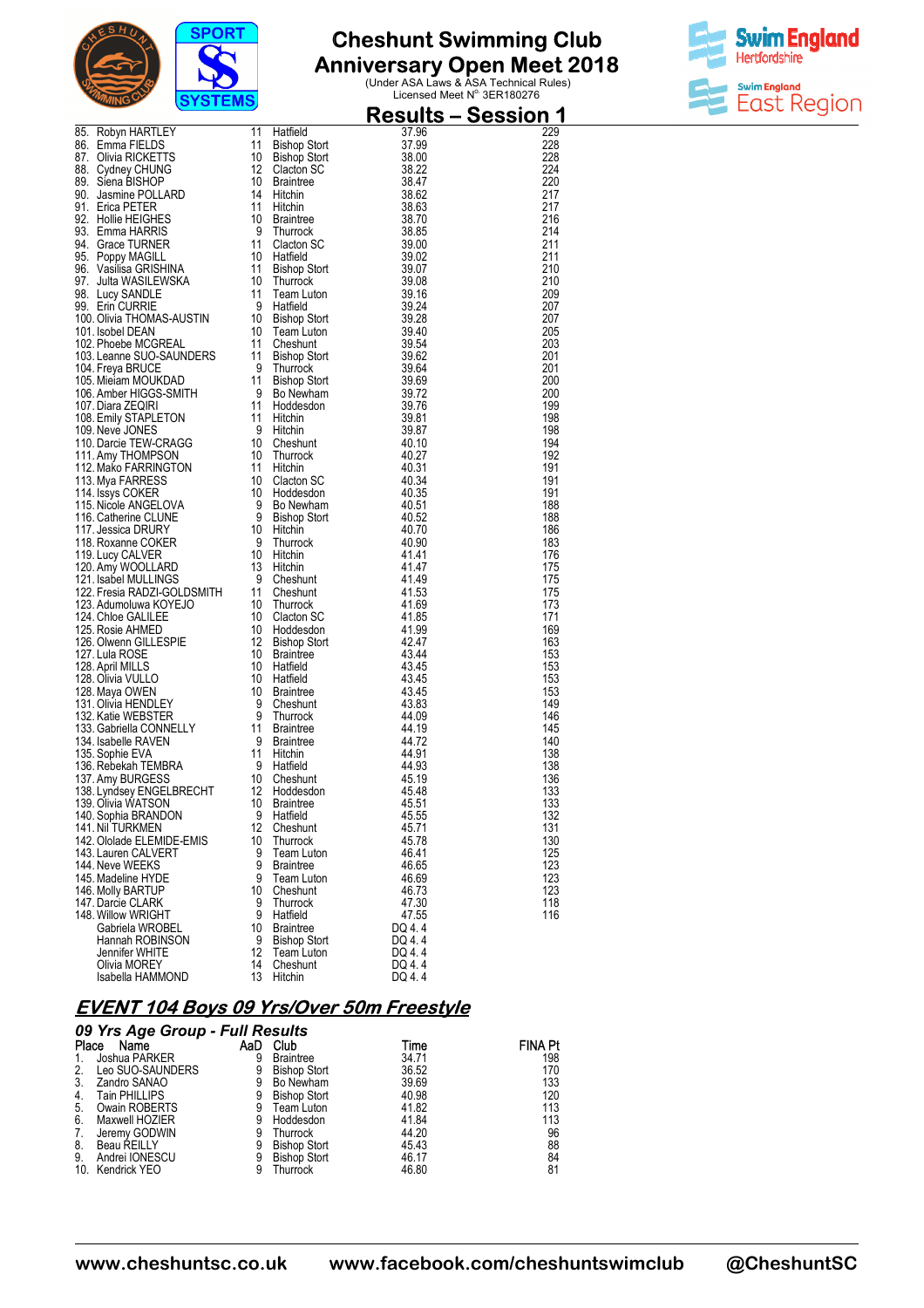



|          |                                                                                                                                                                                                                                                            |                                                    |                                                                       |                         | <u> Results – Session 1</u> |
|----------|------------------------------------------------------------------------------------------------------------------------------------------------------------------------------------------------------------------------------------------------------------|----------------------------------------------------|-----------------------------------------------------------------------|-------------------------|-----------------------------|
|          | <b>TO Yrs Age Group - Full Results</b><br>The Lucas HARTLEY<br>1. Lucas HARTLEY<br>1. Lucas HARTLEY<br>1. Lucas HARTLEY<br>3. David TSHUMA<br>4. Kai FELOWS 10 Bolvewham<br>4. Fair FELOWS 10 Bolvewham<br>5. David TSHUMA<br>5. David TSHUMA<br>5. Dav    |                                                    |                                                                       |                         |                             |
|          |                                                                                                                                                                                                                                                            |                                                    |                                                                       |                         | <b>FINA Pt</b>              |
|          |                                                                                                                                                                                                                                                            |                                                    |                                                                       |                         | 269<br>212                  |
|          |                                                                                                                                                                                                                                                            |                                                    |                                                                       |                         | 198                         |
|          |                                                                                                                                                                                                                                                            |                                                    |                                                                       |                         | 193                         |
|          |                                                                                                                                                                                                                                                            |                                                    |                                                                       |                         | 166                         |
|          |                                                                                                                                                                                                                                                            |                                                    |                                                                       |                         | 159<br>149                  |
|          |                                                                                                                                                                                                                                                            |                                                    |                                                                       |                         | 141                         |
|          |                                                                                                                                                                                                                                                            |                                                    |                                                                       |                         | 140                         |
|          |                                                                                                                                                                                                                                                            |                                                    |                                                                       |                         | 138                         |
|          |                                                                                                                                                                                                                                                            |                                                    |                                                                       |                         | 129<br>128                  |
|          |                                                                                                                                                                                                                                                            |                                                    |                                                                       |                         | 128                         |
|          |                                                                                                                                                                                                                                                            |                                                    |                                                                       |                         | 126                         |
|          |                                                                                                                                                                                                                                                            |                                                    |                                                                       |                         | 116<br>114                  |
|          |                                                                                                                                                                                                                                                            |                                                    |                                                                       |                         | 98                          |
|          |                                                                                                                                                                                                                                                            |                                                    |                                                                       |                         | 74                          |
|          |                                                                                                                                                                                                                                                            |                                                    |                                                                       |                         | 49                          |
|          |                                                                                                                                                                                                                                                            |                                                    |                                                                       |                         |                             |
|          |                                                                                                                                                                                                                                                            |                                                    |                                                                       |                         | <b>FINA Pt</b><br>275       |
|          |                                                                                                                                                                                                                                                            |                                                    |                                                                       |                         | 244                         |
|          |                                                                                                                                                                                                                                                            |                                                    |                                                                       |                         | 227                         |
|          |                                                                                                                                                                                                                                                            |                                                    |                                                                       |                         | 209                         |
|          |                                                                                                                                                                                                                                                            |                                                    |                                                                       |                         | 206<br>165                  |
|          |                                                                                                                                                                                                                                                            |                                                    |                                                                       |                         | 163                         |
|          |                                                                                                                                                                                                                                                            |                                                    |                                                                       |                         | 162                         |
|          |                                                                                                                                                                                                                                                            |                                                    |                                                                       |                         | 142<br>141                  |
|          |                                                                                                                                                                                                                                                            |                                                    |                                                                       |                         | 132                         |
|          |                                                                                                                                                                                                                                                            |                                                    |                                                                       |                         | 121                         |
|          |                                                                                                                                                                                                                                                            |                                                    |                                                                       |                         | 119                         |
|          |                                                                                                                                                                                                                                                            |                                                    |                                                                       |                         | 106<br>75                   |
|          |                                                                                                                                                                                                                                                            |                                                    |                                                                       |                         |                             |
|          |                                                                                                                                                                                                                                                            |                                                    |                                                                       | Time                    | <b>FINA Pt</b>              |
|          |                                                                                                                                                                                                                                                            |                                                    |                                                                       | 31.55                   | 264                         |
|          |                                                                                                                                                                                                                                                            |                                                    |                                                                       | 33.46<br>33.50          | 221<br>221                  |
|          |                                                                                                                                                                                                                                                            |                                                    |                                                                       |                         | 210                         |
|          |                                                                                                                                                                                                                                                            |                                                    |                                                                       | 34.05<br>34.55<br>34.97 | 201                         |
|          |                                                                                                                                                                                                                                                            |                                                    |                                                                       |                         | 194                         |
|          | 15. Antonio IURRY 11 Chronium<br><b>12 Yrs Age Group - Full Results</b><br><b>Place Name 42 Constant</b><br>12 Chronic 12 Hatfield<br>12 Hatfield<br>3. Oliver BLIGHT<br>4. Maximilian COLTMAN<br>5. David BADCOCK<br>5. David BADCOCK<br>5. David BADCOCK |                                                    |                                                                       | 37.77                   | 154                         |
|          | <b>13 Yrs Age Group - Full Results<br/> Place Name AaD Club<br/> 1. Daniel TSHUMA 13 Bo New!<br/> 2. Aidan WOOD 13 Hitchin<br/> 2. Rohan MILLER 13 Cheshun<br/> 4. Rowan MILLER 13 Hitchin</b>                                                             |                                                    | <b>SUITS<br/> Club</b><br>Bo Newham<br>Hitchin<br>Cheshunt<br>Hitchin | Time                    | <b>FINA Pt</b>              |
|          |                                                                                                                                                                                                                                                            |                                                    |                                                                       | 30.80                   | 284                         |
|          |                                                                                                                                                                                                                                                            |                                                    |                                                                       | 31.14                   | 275                         |
| 4        | Rowan MILLER                                                                                                                                                                                                                                               |                                                    | 13 Hitchin                                                            | 31.74<br>-32.53         | 260<br>241                  |
| 5.       | Edward HOWTING                                                                                                                                                                                                                                             |                                                    | 13 Hitchin                                                            | 32.67                   | 238                         |
| 6.       | Luke PAYNE                                                                                                                                                                                                                                                 |                                                    | 13 Hatfield                                                           | 32.72                   | 237                         |
|          |                                                                                                                                                                                                                                                            |                                                    |                                                                       | 33.46<br>33.70          | 221<br>217                  |
|          |                                                                                                                                                                                                                                                            |                                                    |                                                                       | 34.17                   | 208                         |
|          | 0. Luis ODEGAARD DAVIS<br>8. Matthew PACK<br>9. Matthew PACK<br>9. Ryan DIXON<br>10. Oliver DAVIS<br>Aaron PICKARD                                                                                                                                         |                                                    | 13 Hatfield<br>13 Braintree<br>13 Bo Newham<br>13 Cheshunt            | 37.83                   | 153                         |
|          | Aaron PICKARD                                                                                                                                                                                                                                              |                                                    | 13 Cheshunt                                                           | DQ 4.4                  |                             |
|          | 14 Yrs Age Group - Full Results                                                                                                                                                                                                                            |                                                    |                                                                       |                         |                             |
| 1.       | Place<br>Name<br>Taylor COE                                                                                                                                                                                                                                | AaD Club<br>14                                     | Cheshunt                                                              | Time<br>28.77           | <b>FINA Pt</b><br>349       |
| 2.       | Theo MILLAR                                                                                                                                                                                                                                                |                                                    | 14 Co St Albans                                                       | 29.39                   | 327                         |
| 3.       | Zac HOZIER                                                                                                                                                                                                                                                 | 14                                                 | Hoddesdon                                                             | 29.49                   | 324                         |
| 4.       | Alex SMITH<br>5. Hulusi OZKURT                                                                                                                                                                                                                             |                                                    | 14 Cheshunt<br>14 Cheshunt                                            | 33.56<br>34.10          | 220                         |
|          | 15 Yrs/Over Age Group - Full Results                                                                                                                                                                                                                       |                                                    |                                                                       |                         | 209                         |
|          | Place Name                                                                                                                                                                                                                                                 | AaD Club<br>16 Hitchin<br>15 Braintree<br>15 Hotel |                                                                       | Time                    | <b>FINA Pt</b>              |
| 1.       | Jamie BRACKSTON                                                                                                                                                                                                                                            |                                                    |                                                                       | 24.89                   | 539                         |
| 2.       | Oliver PREECE                                                                                                                                                                                                                                              |                                                    |                                                                       | 29.26                   | 331                         |
| 3.<br>4. | Saric LEWINGTON<br>Guilherme GOMES                                                                                                                                                                                                                         |                                                    | 15 Bo Newham                                                          | 29.29<br>30.13          | 330<br>304                  |
|          | <b>Open Age Group - Full Results</b>                                                                                                                                                                                                                       |                                                    |                                                                       |                         |                             |
|          | Place Name                                                                                                                                                                                                                                                 | AaD Club                                           |                                                                       | Time                    | <b>FINA Pt</b>              |
| 1.       | Jamie BRACKSTON                                                                                                                                                                                                                                            |                                                    | 16 Hitchin                                                            | 24.89                   | 539                         |
| 2.       | Taylor COE                                                                                                                                                                                                                                                 |                                                    | 14 Cheshunt                                                           | 28.77                   | 349                         |
| 3.<br>4. | Oliver PREECE<br>Saric LEWINGTON                                                                                                                                                                                                                           |                                                    | 15 Braintree<br>15 Hatfield                                           | 29.26<br>29.29          | 331<br>330                  |
| 5.       | Theo MILLAR                                                                                                                                                                                                                                                |                                                    | 14 Co St Albans                                                       | 29.39                   | 327                         |
| 6.       | Zac HOZIER                                                                                                                                                                                                                                                 |                                                    | 14 Hoddesdon                                                          | 29.49                   | 324                         |
| 7.       | <b>Guilherme GOMES</b>                                                                                                                                                                                                                                     |                                                    | 15 Bo Newham                                                          | 30.13                   | 304                         |
|          | 8. Daniel TSHUMA<br>9. Igor MORDEJA                                                                                                                                                                                                                        | 11                                                 | 13 Bo Newham<br>Cheshunt                                              | 30.80<br>31.12          | 284<br>275                  |
|          | 10. Aidan WOOD                                                                                                                                                                                                                                             |                                                    | 13 Hitchin                                                            | 31.14                   | 275                         |
|          | 11. Lucas HARTLEY                                                                                                                                                                                                                                          |                                                    | 10 Hatfield                                                           | 31.35                   | 269                         |

**www.cheshuntsc.co.uk www.facebook.com/ch www.facebook.com/cheshuntswimclub eshuntswimclub @CheshuntSC**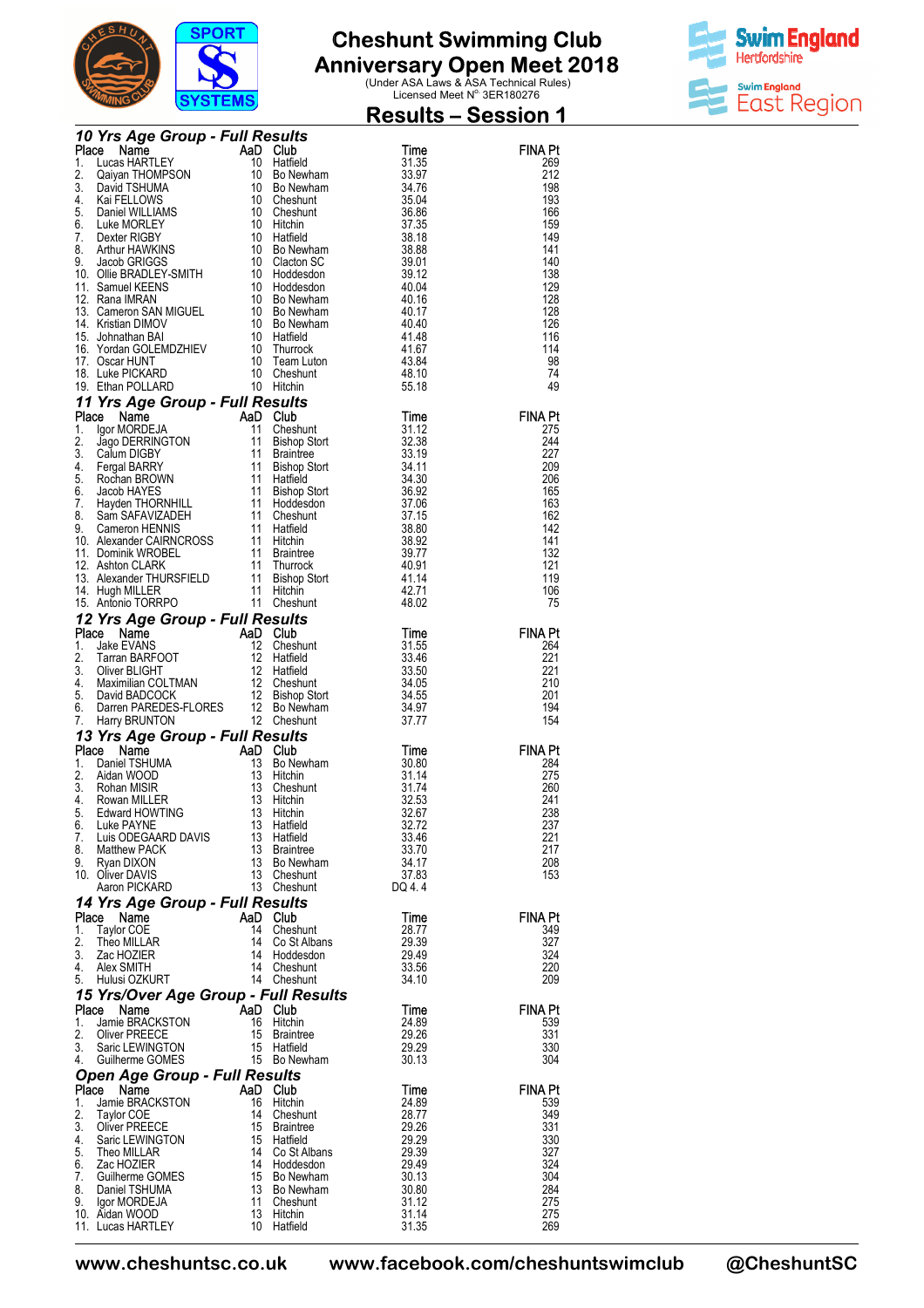



| $\sigma$ $\sigma$ $\sigma$ $\sigma$                                                                                                                                                                                            |    |                                                                                |                | <u> Results – Session 1</u> |
|--------------------------------------------------------------------------------------------------------------------------------------------------------------------------------------------------------------------------------|----|--------------------------------------------------------------------------------|----------------|-----------------------------|
| 12. Jake EVANIS 12. The MATEST 12. The Material of the MATEST 12. Jake EVANIS 13. Robert 11. Bishop Stort 15. Edward HOWINGTON 11. Bishop Stort 16. Edward HOWINGTON 11. Bishop Stort 17. Luke PAYNE 15. Hardhald 19. Taran BA |    |                                                                                | 31.55          | 264                         |
|                                                                                                                                                                                                                                |    | Uneshunt<br>Hitchin<br>Hitchin<br>Hatfield<br>Braintree<br>Hatfield<br>Hatfier | 31.74          | 260                         |
|                                                                                                                                                                                                                                |    |                                                                                | 32.38          | 244                         |
|                                                                                                                                                                                                                                |    |                                                                                | 32.53          | 241                         |
|                                                                                                                                                                                                                                |    |                                                                                | 32.67          | 238                         |
|                                                                                                                                                                                                                                |    |                                                                                | 32.72          | 237                         |
|                                                                                                                                                                                                                                |    |                                                                                | 33.19          | 227                         |
|                                                                                                                                                                                                                                |    |                                                                                | 33.46          | 221                         |
|                                                                                                                                                                                                                                |    |                                                                                | 33.46          | 221                         |
|                                                                                                                                                                                                                                |    |                                                                                | 33.50          | 221                         |
|                                                                                                                                                                                                                                |    |                                                                                | 33.56          | 220                         |
|                                                                                                                                                                                                                                |    |                                                                                | 33.70          | 217                         |
|                                                                                                                                                                                                                                |    |                                                                                | 33.97          | 212                         |
|                                                                                                                                                                                                                                |    |                                                                                | 34.05          | 210                         |
|                                                                                                                                                                                                                                |    |                                                                                | 34.10          | 209                         |
|                                                                                                                                                                                                                                |    |                                                                                | 34.11<br>34.17 | 209<br>208                  |
|                                                                                                                                                                                                                                |    |                                                                                | 34.30          | 206                         |
|                                                                                                                                                                                                                                |    |                                                                                | 34.55          | 201                         |
|                                                                                                                                                                                                                                |    |                                                                                | 34.71          | 198                         |
|                                                                                                                                                                                                                                |    |                                                                                | 34.76          | 198                         |
|                                                                                                                                                                                                                                |    |                                                                                | 34.97          | 194                         |
|                                                                                                                                                                                                                                |    |                                                                                | 35.04          | 193                         |
|                                                                                                                                                                                                                                |    |                                                                                | 36.52          | 170                         |
|                                                                                                                                                                                                                                |    |                                                                                | 36.86          | 166                         |
|                                                                                                                                                                                                                                |    |                                                                                | 36.92          | 165                         |
|                                                                                                                                                                                                                                |    |                                                                                | 37.06          | 163                         |
|                                                                                                                                                                                                                                |    |                                                                                | 37.15          | 162                         |
|                                                                                                                                                                                                                                |    |                                                                                | 37.35          | 159                         |
|                                                                                                                                                                                                                                |    |                                                                                | 37.77          | 154                         |
|                                                                                                                                                                                                                                |    |                                                                                | 37.83          | 153                         |
|                                                                                                                                                                                                                                |    |                                                                                | 38.18<br>38.80 | 149<br>142                  |
|                                                                                                                                                                                                                                |    |                                                                                | 38.88          | 141                         |
|                                                                                                                                                                                                                                |    |                                                                                | 38.92          | 141                         |
|                                                                                                                                                                                                                                |    |                                                                                | 39.01          | 140                         |
|                                                                                                                                                                                                                                |    |                                                                                | 39.12          | 138                         |
|                                                                                                                                                                                                                                |    |                                                                                | 39.69          | 133                         |
|                                                                                                                                                                                                                                |    |                                                                                | 39.77          | 132                         |
|                                                                                                                                                                                                                                |    |                                                                                | 40.04          | 129                         |
|                                                                                                                                                                                                                                |    |                                                                                | 40.16          | 128                         |
|                                                                                                                                                                                                                                |    |                                                                                | 40.17          | 128                         |
|                                                                                                                                                                                                                                |    |                                                                                | 40.40          | 126                         |
|                                                                                                                                                                                                                                |    |                                                                                | 40.91          | 121                         |
|                                                                                                                                                                                                                                |    |                                                                                | 40.98          | 120                         |
|                                                                                                                                                                                                                                |    |                                                                                | 41.14<br>41.48 | 119<br>116                  |
|                                                                                                                                                                                                                                |    |                                                                                | 41.67          | 114                         |
|                                                                                                                                                                                                                                |    |                                                                                | 41.82          | 113                         |
|                                                                                                                                                                                                                                |    |                                                                                | 41.84          | 113                         |
|                                                                                                                                                                                                                                |    |                                                                                | 42.71          | 106                         |
|                                                                                                                                                                                                                                |    |                                                                                | 43.84          | 98                          |
|                                                                                                                                                                                                                                |    |                                                                                | 44.20          | 96                          |
|                                                                                                                                                                                                                                |    | <b>Bishop Stort</b><br>Bishop Stort                                            | 45.43          | 88                          |
|                                                                                                                                                                                                                                |    |                                                                                | 46.17          | 84                          |
|                                                                                                                                                                                                                                |    |                                                                                | 46.80          | 81                          |
| 68. Antonio TORRPO                                                                                                                                                                                                             | 11 | Cheshunt                                                                       | 48.02          | 75                          |
| 69. Luke PICKARD                                                                                                                                                                                                               | 10 | Cheshunt                                                                       | 48.10          | 74                          |
| 70. Ethan POLLARD                                                                                                                                                                                                              | 10 | Hitchin                                                                        | 55.18          | 49                          |
| Aaron PICKARD                                                                                                                                                                                                                  | 13 | Cheshunt                                                                       | DQ 4.4         |                             |

#### **EVENT 105 Girls 09 Yrs/Over 100m Breaststroke Breaststroke**

|  |  | 09 Yrs Age Group - Full Results |
|--|--|---------------------------------|
|  |  |                                 |

| Place | Name                            | AaD | Club                | Time    | <b>FINA Pt</b> | 50      |
|-------|---------------------------------|-----|---------------------|---------|----------------|---------|
| 1.    | Emma HARDING                    | 9   | Basildon Ph         | 1:48.65 | 189            | 53.19   |
| 2.    | Ever IVES                       |     | Hatfield            | 1:51.56 | 174            | 51.75   |
| 3.    | Catherine CLUNE                 |     | <b>Bishop Stort</b> | 1:54.96 | 159            | 52.71   |
| 4.    | Neve JONES                      |     | Hitchin             | 1:57.41 | 149            | 56.08   |
| 5.    | Katie WEBSTER                   | 9   | Thurrock            | 2:03.82 | 127            | 1:00.55 |
| 6.    | <b>Isabelle RAVEN</b>           | 9   | <b>Braintree</b>    | 2:06.95 | 118            | 58.88   |
| 7.    | Madeline HYDE                   | 9   | Team Luton          | 2:21.44 | 85             | 1:07.86 |
| 8.    | Darcie CLARK                    | 9   | Thurrock            | 2:22.18 | 84             | 1:07.23 |
| 9.    | Lauren CALVERT                  | 9   | Team Luton          | 2:23.44 | 82             | 1:09.48 |
|       | Erin CURRIE                     | 9   | Hatfield            | DQ 7.1  |                |         |
|       | Amber HIGGS-SMITH               | 9   | Bo Newham           | DQ 7.4  |                |         |
|       | 10 Yrs Age Group - Full Results |     |                     |         |                |         |
| Place | Name                            | AaD | Club                | Time    | <b>FINA Pt</b> | 50      |
| 1.    | Hollie HEIGHES                  | 10  | <b>Braintree</b>    | 1:38.48 | 253            | 47.62   |
| 2.    | <b>Jessica DRURY</b>            | 10  | Hitchin             | 1:44.49 | 212            | 50.78   |
| 3.    | Grace SOFOKLEOUS-AMES           | 10  | Cheshunt            | 1:46.99 | 198            | 50.37   |
| 4.    | Caitlyn KEAN                    | 10  | Team Luton          | 1:47.21 | 196            | 51.89   |
| 5.    | Darcey CROFT                    | 10  | Hatfield            | 1:47.84 | 193            | 50.31   |
| 6.    | Darcy MCMULLINS                 | 10  | Cheshunt            | 1:48.37 | 190            | 51.37   |
| 7.    | Maisy WOOD                      | 10  | Clacton SC          | 1:49.54 | 184            | 51.94   |
| 8.    | Nicole VECERE                   | 10  | Cheshunt            | 1:49.83 | 183            | 53.01   |
| 9.    | <b>Kirsty NEILL</b>             | 10  | <b>Bishop Stort</b> | 1:51.03 | 177            | 53.18   |
| 10.   | Amy THOMPSON                    | 10  | Thurrock            | 1:51.74 | 173            | 52.93   |

**www.cheshuntsc.co.uk www.facebook.com/ch www.facebook.com/cheshuntswimclub eshuntswimclub @CheshuntSC**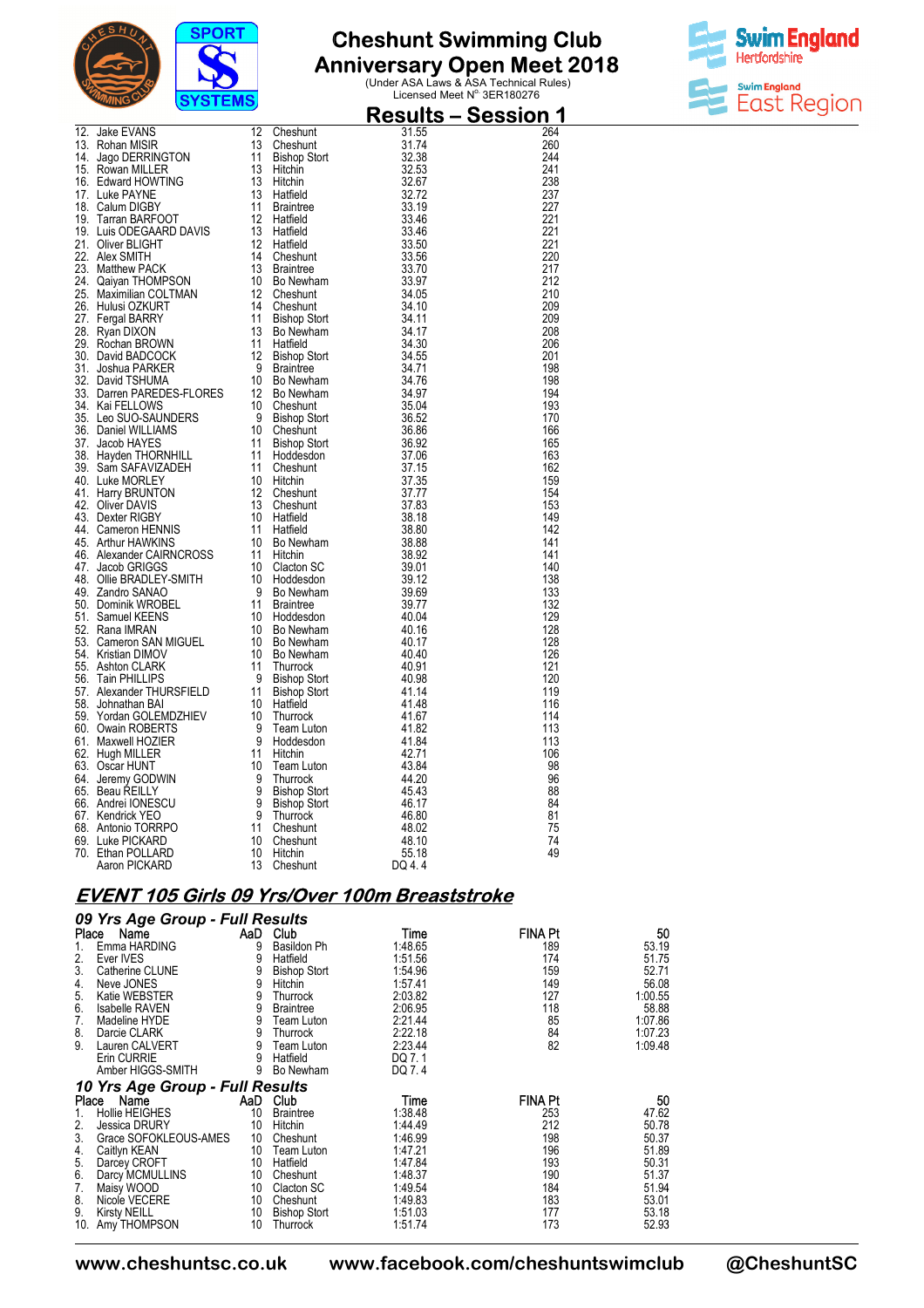



|          |                                                   | $191$ CMO |                                      | <b>Results – Session 1</b> |                |                    |
|----------|---------------------------------------------------|-----------|--------------------------------------|----------------------------|----------------|--------------------|
| 11.      | Evelina KHAN                                      | 10        | Bo Newham                            | 1:53.55                    | 165            | 54.37              |
| 13.      | 12. Isobel DEAN<br>Siena BISHOP                   | 10<br>10  | Team Luton<br><b>Braintree</b>       | 1:55.84<br>1:56.02         | 156<br>155     | 55.60<br>56.70     |
|          | 14. Adumoluwa KOYEJO                              | 10        | Thurrock                             | 1:59.66                    | 141            | 54.17              |
|          | 15. Olivia VULLO                                  | 10        | Hatfield                             | 2:02.32                    | 132            | 56.52              |
| 16.      | Amy BURGESS<br>17. Poppy MAGILL                   | 10<br>10  | Cheshunt<br>Hatfield                 | 2:02.34<br>2:05.21         | 132<br>123     | 58.67<br>58.38     |
| 18.      | Gabriela WROBEL                                   | 10        | <b>Braintree</b>                     | 2:06.33                    | 120            | 58.54              |
| 19.      | Rosie AHMED                                       | 10        | Hoddesdon                            | 2:06.40                    | 120            | 59.91              |
|          | 20. Lula ROSE<br>21. Maya OWEN                    | 10<br>10  | <b>Braintree</b><br><b>Braintree</b> | 2:07.39<br>2:07.71         | 117<br>116     | 1:01.65<br>1:01.67 |
|          | Imogen TANG                                       | 10        | <b>Bishop Stort</b>                  | DQ 7.1                     |                |                    |
|          | Julta WASILEWSKA                                  | 10        | Thurrock                             | DQ 7.6                     |                |                    |
| Place    | 11 Yrs Age Group - Full Results<br>Name           | AaD       | <b>Club</b>                          | Time                       | <b>FINA Pt</b> | 50                 |
| 1.       | Veronika POPOW                                    | 11        | Team Luton                           | 1:32.71                    | 304            | 44.23              |
| 2.       | Lauren GORE                                       | 11        | <b>Bishop Stort</b>                  | 1:35.10                    | 281            | 44.19              |
| 3.<br>4. | <b>Charlotte WILLIAMS</b><br>Lyla HOWARD          | 11<br>11  | Cheshunt<br>Team Luton               | 1:35.59<br>1:36.95         | 277<br>266     | 44.33<br>45.52     |
| 5.       | Olivia RILEY                                      | 11        | Hatfield                             | 1:37.00                    | 265            | 45.40              |
| 6.       | Grace TURNER                                      | 11        | Clacton SC                           | 1:38.81                    | 251            | 47.92              |
| 7.<br>8. | <b>Isabel GALILEE</b><br>Jessica FIELDS           | 11<br>11  | Clacton SC<br><b>Bishop Stort</b>    | 1:39.04<br>1:41.09         | 249<br>234     | 47.17<br>48.52     |
| 9.       | Hannah CUSHION                                    | 11        | Hatfield                             | 1:41.40                    | 232            | 48.63              |
|          | 10. Millie HYDE                                   | 11        | Team Luton                           | 1:42.27                    | 226            | 48.31              |
|          | 11. Robyn HARTLEY                                 | 11<br>11  | Hatfield                             | 1:45.91<br>1:49.01         | 204<br>187     | 50.42              |
| 12.      | Phoebe MCGREAL<br>13. Ellen MILLAR-BOND           | 11        | Cheshunt<br><b>Bishop Stort</b>      | 1:49.82                    | 183            | 51.75<br>51.11     |
|          | 14. Neda RUDZIOWYTE                               | 11        | Thurrock                             | 1:50.87                    | 177            | 1:50.87            |
|          | 15. Lucy SANDLE                                   | 11        | Team Luton                           | 1:51.40                    | 175            | 53.03              |
|          | 16. Erica PETER<br>17. Mako FARRINGTON            | 11<br>11  | Hitchin<br>Hitchin                   | 1:53.90<br>1:54.22         | 164<br>162     | 54.20<br>54.06     |
| 18.      | Ruby CARTER                                       | 11        | Thurrock                             | 1:54.50                    | 161            | 53.09              |
| 19.      | Gabriella CONNELLY                                | 11        | <b>Braintree</b>                     | 2:00.90                    | 137            | 56.82              |
|          | 20. Sophie EVA<br>12 Yrs Age Group - Full Results |           | 11 Hitchin                           | 2:05.17                    | 123            | 1:01.07            |
| Place    | Name                                              |           | AaD Club                             | Time                       | <b>FINA Pt</b> | 50                 |
| 1.       | <b>Bella PARKUS</b>                               | 12        | Hoddesdon                            | 1:30.42                    | 328            | 42.89              |
| 2.<br>3. | Sophie CHEN<br>Marcie ALEY                        | 12<br>12  | Hatfield<br><b>Braintree</b>         | 1:30.73<br>1:31.32         | 324<br>318     | 42.25<br>43.07     |
| 4.       | Simran MISIR                                      | 12        | Cheshunt                             | 1:33.10                    | 300            | 43.23              |
| 5.       | Izzy SHORT                                        | 12        | Hoddesdon                            | 1:36.72                    | 268            | 46.32              |
| 6.<br>7. | Lilian OPIYO<br>Skye PENNIFER                     | 12<br>12  | <b>Bishop Stort</b><br>Hatfield      | 1:38.19<br>1:39.45         | 256<br>246     | 47.80<br>49.37     |
| 8.       | Ava YOUNG                                         | 12        | Bo Newham                            | 1:39.50                    | 246            | 47.08              |
| 9.       | Cydney CHUNG                                      | 12        | Clacton SC                           | 1:42.78                    | 223            | 48.38              |
|          | 10. Calla HOWARD<br>11. Elizabeth CLUNE           | 12<br>12  | Team Luton<br><b>Bishop Stort</b>    | 1:45.62<br>1:49.31         | 205<br>185     | 49.26<br>50.89     |
|          | 12. Olwenn GILLESPIE                              | 12        | <b>Bishop Stort</b>                  | 1:52.97                    | 168            | 51.71              |
|          | 13. Caitlin HEALEY                                | 12        | <b>Bishop Stort</b>                  | 1:57.59                    | 149            | 54.66              |
|          | Ruby CLARK<br><b>Emily CAIRNCROSS</b>             | 12        | Hitchin<br>12 Hitchin                | DQ 7.6<br>DQ 7.6           |                |                    |
|          | 13 Yrs Age Group - Full Results                   |           |                                      |                            |                |                    |
| Place    | Name                                              |           | AaD Club                             | Time                       | <b>FINA Pt</b> | 50                 |
| 1.<br>2. | Caitlin HARTLEY<br>Abi LARKMAN                    | 13<br>13  | Hatfield<br>Hoddesdon                | 1:22.15<br>1:25.31         | 437<br>390     | 38.97<br>39.84     |
| 3.       | <b>Kitty LEGGETT</b>                              | 13        | Bo Newham                            | 1:28.24                    | 352            | 41.31              |
| 4.       | Tabitha KENNEDY                                   | 13        | Clacton SC                           | 1:30.87                    | 323            | 43.21              |
| 5.<br>6. | Mia LAWRENCE<br>Amy WOOLLARD                      | 13<br>13  | Clacton SC<br>Hitchin                | 1:35.44<br>1:40.87         | 278<br>236     | 45.83<br>48.20     |
| 7.       | Evie BROWN                                        | 13        | Cheshunt                             | 1:42.37                    | 226            | 48.25              |
| 8.       | Hannah STAPLETON                                  | 13        | Hitchin                              | 1:44.01                    | 215            | 49.07              |
| 9.       | Lauren ROBINSON<br>Katie JEFFREY                  | 13        | <b>Bishop Stort</b><br>13 Hatfield   | 1:52.08<br>DQ 4.4          | 172            | 53.21              |
|          | 14 Yrs Age Group - Full Results                   |           |                                      |                            |                |                    |
|          | Place Name                                        |           | AaD Club                             | Time                       | <b>FINA Pt</b> | 50                 |
| 1.<br>2. | Lucy KING<br>Amelia HEARNE                        | 14<br>14  | Hitchin<br>Clacton SC                | 1:23.59<br>1:27.10         | 415<br>366     | 39.37<br>41.00     |
| 3.       | Megan JONES                                       | 14        | Hitchin                              | 1:27.49                    | 362            | 40.69              |
| 4.       | Sophia MILSON                                     | 14        | Braintree                            | 1:29.73                    | 335            | 41.06              |
| 5.<br>6. | Hannah BLIGHT<br>Katerina OWEN                    | 14<br>14  | Hatfield<br>Braintree                | 1:35.84<br>1.41.61         | 275<br>231     | 45.82<br>47.74     |
| 7.       | <b>Emily PETER</b>                                | 14        | Hitchin                              | 1:42.21                    | 227            | 48.48              |
|          | Jasmine POLLARD                                   |           | 14 Hitchin                           | <b>DNC</b>                 |                |                    |
| Place    | 15 Yrs/Over Age Group - Full Results<br>Name      |           | AaD Club                             | Time                       | <b>FINA Pt</b> | 50                 |
| 1.       | Chloe OGDEN                                       | 16        | <b>Bishop Stort</b>                  | 1:20.29                    | 468            | 38.12              |
| 2.       | Maggie WYPER                                      | 15        | Hoddesdon                            | 1:23.30                    | 419            | 39.62              |
| 3.<br>4. | Olivia SEAL<br>Amy WRIGHT                         | 15        | Hatfield<br>15 Bishop Stort          | 1:26.99<br>1:34.03         | 368<br>291     | 41.42<br>44.39     |
|          |                                                   |           |                                      |                            |                |                    |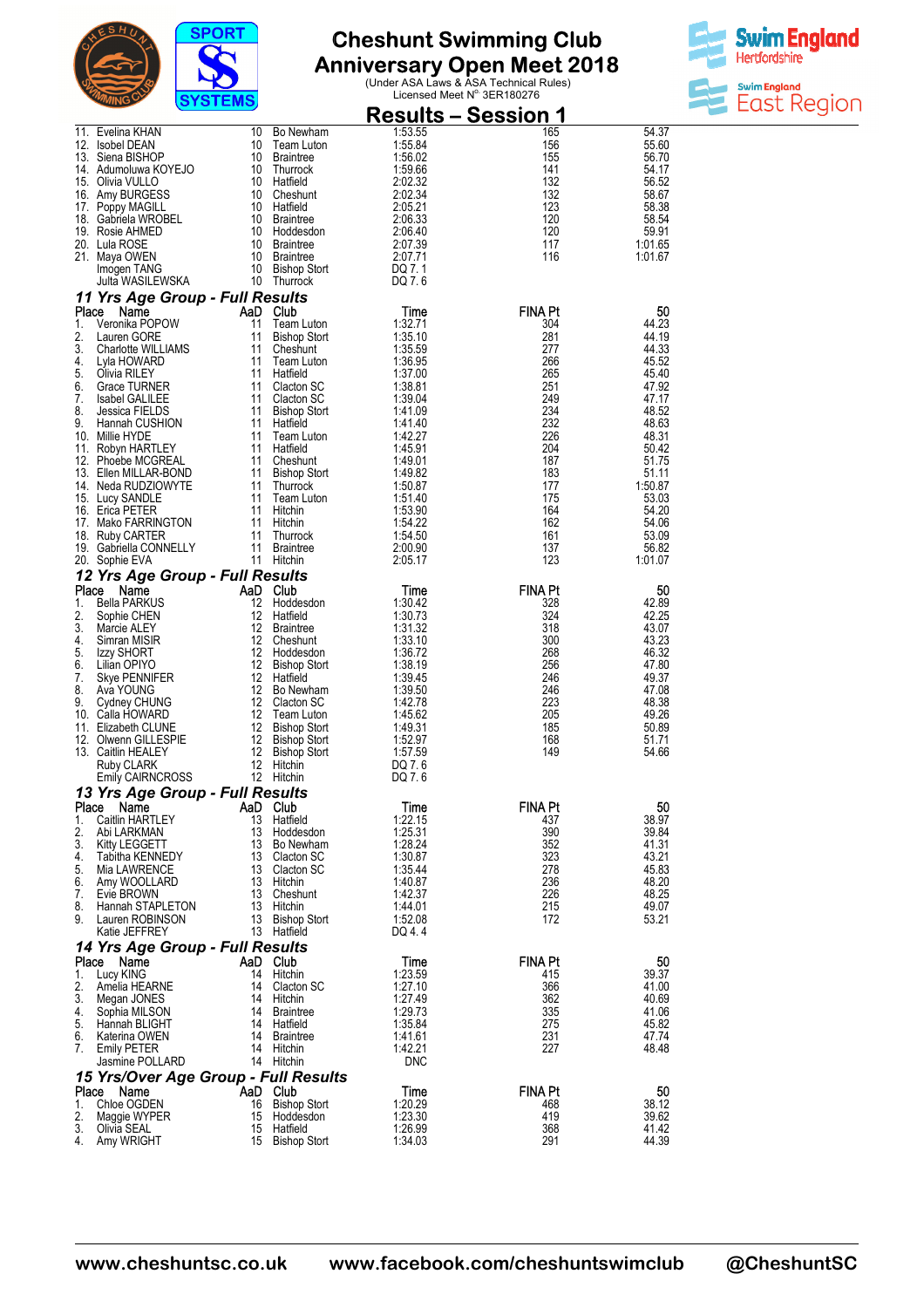

**Anniversary Open Meet 2018**<br>Under ASA Laws & ASA Technical Rules)<br>Licensed Meet N<sup>o.</sup> 3ER180276



**Results – Session 1** 

#### **EVENT 106 Boys 09 Yrs/Over 100m Breaststroke**

| 09 Yrs Age Group - Full Results          |                   |                            |                    |                |                |
|------------------------------------------|-------------------|----------------------------|--------------------|----------------|----------------|
| Place<br>Name                            | AaD Club          |                            | Time               | FINA Pt        | 50             |
| Hugo RAUBITSCHEK-SMITH<br>1.             |                   | 9 Hatfield                 | 1:42.81            | 158            | 49.75          |
| 2.<br>Joshua PARKERS<br>Leo SUO-SAUNDERS |                   | 9 Braintree                | 1:48.53            | 134            | 51.13          |
| 3.                                       |                   | 9 Bishop Stort             | 1:52.25            | 121            | 53.33          |
| 4.                                       |                   | 9 Team Luton               | 1:53.26            | 118            | 53.86          |
| 5.<br>Kendrick YEO                       |                   | 9 Thurrock                 | 2:02.77            | 92             | 58.68          |
| 10 Yrs Age Group - Full Results          |                   |                            |                    |                |                |
| Place<br>Name                            | AaD Club          |                            | Time               | <b>FINA Pt</b> | 50             |
| Lucas HARTLEY<br>1.                      |                   | 10 Hatfield                | 1:29.23            | 242            | 42.82          |
| 2.<br>George PRINCE                      |                   | 10 Hatfield                | 1:38.97            | 177            | 48.33          |
| 3.<br>Jacob GRIGGS                       |                   | 10 Clacton SC              | 1:46.38            | 142            | 52.10          |
| 4.<br>Qaiyan THOMPSON                    |                   | 10 Bo Newham               | 1:46.97            | 140            | 50.73          |
| 5.<br>Dexter RIGBY                       |                   | 10 Hatfield                | 1:47.41            | 138            | 52.34          |
| 6.<br>Kai FELLOWS                        |                   | 10 Cheshunt                | 1:48.50            | 134            | 52.12          |
| 7.<br>Daniel WILLIAMS                    |                   | 10 Cheshunt                | 1:50.59            | 127            | 51.60          |
| 8.<br>Luke MORLEY                        |                   | 10 Hitchin                 | 1:52.86            | 119            | 55.40          |
| 9.<br>Oliver TOM                         |                   | 10 Hoddesdon               | 1:53.22            | 118            | 51.59          |
| 10. Yordan GOLEMDZHIEV                   |                   | 10 Thurrock                | 1:56.74            | 108            | 55.93          |
| 11. Rana IMRAN                           |                   | 10 Bo Newham               | 1:59.92            | 99             | 57.54          |
| 12. Johnathan BAI                        |                   | 10 Hatfield                | 2:06.99            | 83             | 59.99          |
| 13. Oscar HUNT                           |                   | 10 Team Luton              | 2:09.41            | 79             | 1:02.32        |
| Ethan POLLARD                            |                   | 10 Hitchin                 | DQ 7.1             |                |                |
| Fadel NOMEN                              |                   | 10 Bo Newham               | DQ 7.2             |                |                |
| 11 Yrs Age Group - Full Results          |                   |                            |                    |                |                |
| Place<br>Name                            | AaD Club          |                            | Time               | <b>FINA Pt</b> | 50             |
| Jago DERRINGTON<br>1.                    |                   | 11 Bishop Stort            | 1:34.85            | 201            | 45.75          |
| 2.<br>Igor MORDEJA                       | 11                | Cheshunt                   | 1:37.17            | 187            | 46.75          |
| 3.<br>Rochan BROWN                       |                   | 11 Hatfield                | 1:38.02            | 182            | 48.22          |
| 4.<br>Sam SAFAVIZADEH                    |                   | 11 Cheshunt                | 1:48.70            | 133            | 51.36          |
| 5.<br>Alexander THURSFIELD               |                   | 11 Bishop Stort            | 1:49.34            | 131            | 52.70          |
| 6.<br>Dominik WROBEL                     |                   | 11 Braintree               | 1:54.30            | 115            | 53.07          |
| 7.<br>Alexander CAIRNCROSS               |                   | 11 Hitchin                 | 1:56.16            | 109            | 56.08          |
| 8.<br>Ashton CLARK                       |                   | 11 Thurrock                | 2:01.69            | 95             | 58.04          |
| 12 Yrs Age Group - Full Results          |                   |                            |                    |                |                |
| Place<br>Name                            | AaD Club          |                            | Time               | <b>FINA Pt</b> | 50             |
| 1.<br>Oliver BLIGHT                      | 12                | Hatfield                   | 1:31.76            | 222            | 43.49          |
| 2.<br>Harry BRUNTON                      | $12 \overline{ }$ | Cheshunt                   | 1:43.61            | 154            | 48.88          |
| Joe PHILLIPS                             | 12                | Hitchin                    | DQ 4.4             |                |                |
| Tarran BARFOOT                           |                   | 12 Hatfield                | DQ 7.6             |                |                |
|                                          |                   |                            |                    |                |                |
| 13 Yrs Age Group - Full Results          |                   |                            |                    |                |                |
| Place<br>Name<br>1.<br>Aidan WOOD        | AaD Club<br>13    | Hitchin                    | Time               | <b>FINA Pt</b> | 50<br>42.34    |
| 2.                                       |                   | 13 Cheshunt                | 1:30.07<br>1:30.68 | 235<br>230     | 41.77          |
| Rohan MISIR<br>3.<br>Aaron PICKARD       | 13                |                            | 1:30.91            | 228            | 42.01          |
| 4.<br>Luke PAYNE                         |                   | Cheshunt<br>13 Hatfield    | 1:33.83            | 208            | 44.36          |
| 5.                                       |                   | 13 Bo Newham               | 1:34.10            | 206            | 44.71          |
| Ryan DIXON<br>Luis ODEGAARD DAVIS<br>6.  |                   | 13 Hatfield                | 1:37.76            | 184            | 45.97          |
| 7.<br>Edward HOWTING                     |                   | 13 Hitchin                 | 1:39.89            | 172            | 47.01          |
|                                          |                   |                            |                    |                |                |
| 14 Yrs Age Group - Full Results          |                   |                            |                    |                |                |
| Place<br>Name                            |                   | AaD Club                   | Time               | <b>FINA Pt</b> | 50             |
| Theo MILLAR<br>1.                        | 14                | Co St Albans               | 1:22.51            | 306            | 39.02          |
| 2.<br>Taylor COE                         |                   | 14 Cheshunt                | 1:23.98            | 290<br>229     | 39.71          |
| 3.<br>Jack CATO<br>4.<br>Alex SMITH      |                   | 14 Hatfield<br>14 Cheshunt | 1:30.88<br>1:37.14 | 187            | 43.41<br>45.73 |
|                                          |                   |                            |                    |                |                |
| 15 Yrs/Over Age Group - Full Results     |                   |                            |                    |                |                |
| Place<br>Name                            | AaD Club          |                            | Time               | <b>FINA Pt</b> | 50             |
| Alfred WOLDEAREGAYE<br>1.                |                   | 16 Bo Newham               | 1:20.55            | 329            | 38.22          |

#### **EVENT 107 Girls 09 Yrs/Over 50m Backstroke**

|                     | 09 Yrs Age Group - Full Results |                |                     |       |                |  |
|---------------------|---------------------------------|----------------|---------------------|-------|----------------|--|
| Place               | Name                            | AaD            | Club                | Time  | <b>FINA Pt</b> |  |
| 1.                  | Emma HARDING                    | 9              | Basildon Ph         | 41.23 | 241            |  |
| 2.                  | Isabelle YOUNG                  | 9              | Clacton SC          | 42.54 | 219            |  |
|                     | Margarita STOIMENOVA            | 9<br>9         | Bo Newham           | 42.63 | 218            |  |
|                     | Eliza ANDREWS                   |                | <b>Bishop Stort</b> | 43.63 | 203            |  |
| $\frac{3}{4}$<br>5. | Amber HIGGS-SMITH               | $\overline{9}$ | Bo Newham           | 44.20 | 195            |  |
| 6.                  | Ever IVES                       | 9              | Hatfield            | 44.88 | 187            |  |
| 7.                  | Roxanne COKER                   | 9              | Thurrock            | 45.73 | 176            |  |
| 8.                  | Erin CURRIE                     | 9<br>9         | Hatfield            | 46.00 | 173            |  |
| 9.                  | Emma HARRIS                     |                | Thurrock            | 46.36 | 169            |  |
|                     | 10. Catherine CLUNE             | 9              | <b>Bishop Stort</b> | 47.02 | 162            |  |
|                     | 11. Hannah ROBINSON             | 9              | <b>Bishop Stort</b> | 48.18 | 151            |  |
| 12.                 | Sophia BRANDON                  | 9              | Hatfield            | 48.77 | 145            |  |
|                     | 13. Nicole ANGELOVA             | $\overline{9}$ | Bo Newham           | 49.15 | 142            |  |
|                     | 14. Rebekah TEMBRA              | 9              | Hatfield            | 49.16 | 142            |  |
|                     | 15. Neve WEEKS                  | 9              | <b>Braintree</b>    | 49.59 | 138            |  |
| 16.                 | Isabel MULLINGS                 | 9              | Cheshunt            | 49.65 | 138            |  |
| 17.                 | Neve JONES                      | 9              | Hitchin             | 50.85 | 128            |  |
|                     | 18. Freya BRUCE                 | 9              | Thurrock            | 51.14 | 126            |  |
| 19.                 | <b>Willow WRIGHT</b>            | 9              | Hatfield            | 52.06 | 119            |  |
| 20.                 | <b>Isabelle RAVEN</b>           | 9              | <b>Braintree</b>    | 52.30 | 118            |  |
|                     | 21. Darcie CLARK                | 9              | Thurrock            | 53.51 | 110            |  |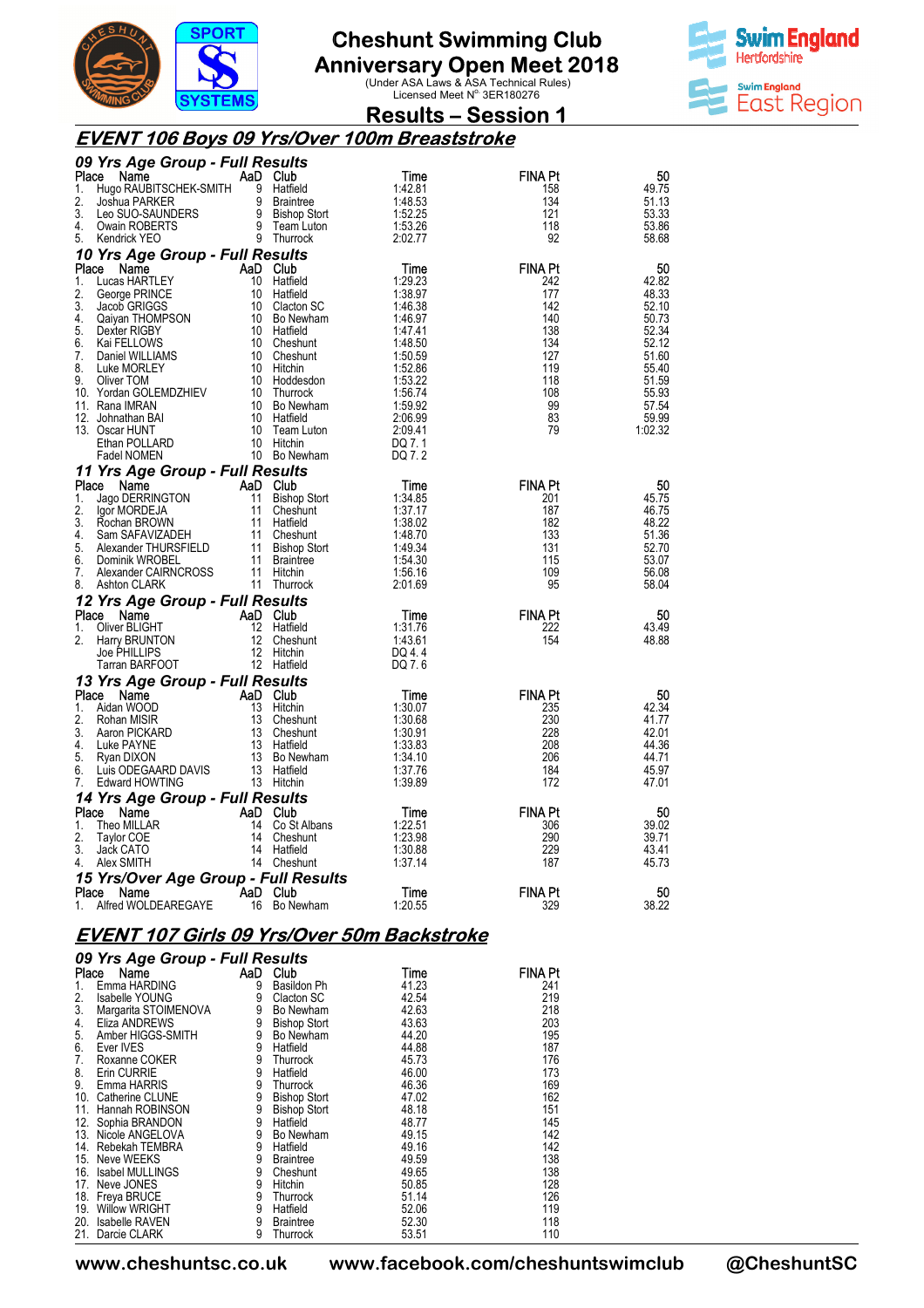



|             | ,,,,,,,,,,<br><b>PORTER SERVED BY AND RESERVED BY A SURVED BY A SURVED BY A SURVEY AND RESPONSIVE A SURVEY OF A SURVED BY A SURVED BY A SURVED SURVED ON A SURVED SURVED ON A SURVED SURVED ON A SURVED ON A SURVED ON A SURVED ON A SURVED ON</b>                                                |           |                                           |                                                                                            | <u> Results – Session 1</u> |
|-------------|---------------------------------------------------------------------------------------------------------------------------------------------------------------------------------------------------------------------------------------------------------------------------------------------------|-----------|-------------------------------------------|--------------------------------------------------------------------------------------------|-----------------------------|
|             |                                                                                                                                                                                                                                                                                                   |           |                                           | 54.76                                                                                      | 103                         |
|             |                                                                                                                                                                                                                                                                                                   |           |                                           | 59.13<br>DQ 6.4                                                                            | 81                          |
|             |                                                                                                                                                                                                                                                                                                   |           |                                           | DQ 6.5                                                                                     |                             |
|             | 10 Yrs Age Group - Full Results                                                                                                                                                                                                                                                                   |           |                                           |                                                                                            |                             |
|             |                                                                                                                                                                                                                                                                                                   |           |                                           | Time<br>40.73                                                                              | <b>FINA Pt</b><br>250       |
|             |                                                                                                                                                                                                                                                                                                   |           |                                           | 41.75                                                                                      | 232                         |
|             |                                                                                                                                                                                                                                                                                                   |           |                                           | 42.14<br>42.53                                                                             | 226<br>219                  |
|             |                                                                                                                                                                                                                                                                                                   |           |                                           | 42.78                                                                                      | 216                         |
|             |                                                                                                                                                                                                                                                                                                   |           |                                           | 43.57                                                                                      | 204                         |
|             |                                                                                                                                                                                                                                                                                                   |           |                                           | 43.68<br>44.17                                                                             | 202<br>196                  |
|             |                                                                                                                                                                                                                                                                                                   |           |                                           | 44.58                                                                                      | 190                         |
|             |                                                                                                                                                                                                                                                                                                   |           |                                           | 45.02<br>45.66                                                                             | 185<br>177                  |
|             |                                                                                                                                                                                                                                                                                                   |           |                                           | 45.71                                                                                      | 177                         |
|             |                                                                                                                                                                                                                                                                                                   |           |                                           | 46.16<br>46.24                                                                             | 171<br>171                  |
|             |                                                                                                                                                                                                                                                                                                   |           |                                           | 46.34                                                                                      | 169                         |
|             |                                                                                                                                                                                                                                                                                                   |           |                                           | 46.45<br>46.99                                                                             | 168<br>163                  |
|             |                                                                                                                                                                                                                                                                                                   |           |                                           | 47.23                                                                                      | 160                         |
|             |                                                                                                                                                                                                                                                                                                   |           | 10 Bishop Stort<br><sup>10 Hitchin</sup>  | 47.35                                                                                      | 159                         |
|             |                                                                                                                                                                                                                                                                                                   |           |                                           | 47.48<br>47.67                                                                             | 158<br>156                  |
|             |                                                                                                                                                                                                                                                                                                   |           |                                           | 48.07                                                                                      | 152                         |
|             |                                                                                                                                                                                                                                                                                                   |           |                                           | 48.90<br>49.62                                                                             | 144<br>138                  |
|             |                                                                                                                                                                                                                                                                                                   |           |                                           | 51.18                                                                                      | 126                         |
|             |                                                                                                                                                                                                                                                                                                   |           |                                           | 51.48                                                                                      | 123<br>114                  |
|             |                                                                                                                                                                                                                                                                                                   |           |                                           |                                                                                            | 112                         |
|             |                                                                                                                                                                                                                                                                                                   |           |                                           | $\begin{array}{r} 51.48 \\ 52.93 \\ 53.20 \\ 53.22 \\ 54.71 \\ 54.89 \\ 55.04 \end{array}$ | 112<br>103                  |
|             |                                                                                                                                                                                                                                                                                                   |           |                                           |                                                                                            | 102                         |
|             |                                                                                                                                                                                                                                                                                                   |           |                                           | 55.04                                                                                      | 101                         |
|             |                                                                                                                                                                                                                                                                                                   |           |                                           | 1:11.17<br>DQ 6.2                                                                          | 46                          |
|             |                                                                                                                                                                                                                                                                                                   |           |                                           | DQ 6.4                                                                                     |                             |
| Place       | Lauren CALVERT<br>10 <b>Yrs Age Group - Full Results<br/> 10 Yrs Age Group - Full Results<br/> 1. Isabelle TALBOT 10 Dataintee<br/> 3. Atolie HEIGHES 10 Dataintee<br/> 4. Grace LOCKWOOD<br/> 5. Atom DUNWOODIE 10 Dataintee<br/> 4. Grace LOCKWOOD 10 Ha</b><br>11 Yrs Age Group - Full Results |           | India<br><b>Sults</b><br>Club<br>Cheshunt | <b>Time</b>                                                                                | <b>FINA Pt</b>              |
| 1.          | <b>The Summann Charles Constant Charles Charles Charlotte WILLIAMS</b><br>Charlotte WILLIAMS<br>Charlotte WILLIAMS<br>Lyla HOWARD<br>Maja ALEXANDER<br>Charlotte Millie HYDE<br>Clivia RILEY<br>Lauren GORE<br>Lauren GORE<br>Millie HYDE<br>Millie HYD                                           |           |                                           | 38.25                                                                                      | 302                         |
| 2.<br>3.    |                                                                                                                                                                                                                                                                                                   |           |                                           | 38.32<br>38.59                                                                             | 300<br>294                  |
| 4.          |                                                                                                                                                                                                                                                                                                   |           | Team Luton<br>Hatfield                    | 39.06                                                                                      | 283                         |
| 5.          |                                                                                                                                                                                                                                                                                                   |           | Hatfield                                  | 40.65                                                                                      | 251                         |
| 6.<br>7.    |                                                                                                                                                                                                                                                                                                   |           | <b>Bishop Stort</b><br>Hatfield           | 40.78<br>40.82                                                                             | 249<br>248                  |
| 8.          |                                                                                                                                                                                                                                                                                                   |           | Team Luton                                | 41.30                                                                                      | 240                         |
| 9.          | 10. Ruby CARTER                                                                                                                                                                                                                                                                                   |           | Clacton SC<br>Thurrock                    | 42.01<br>42.88                                                                             | 228<br>214                  |
|             | 11. Vasilisa GRISHINA                                                                                                                                                                                                                                                                             |           | 11 Bishop Stort                           | 43.62                                                                                      | 203                         |
|             | 12. Ellen MILLAR-BOND<br>13. Grace MASON                                                                                                                                                                                                                                                          | 11<br>11  | <b>Bishop Stort</b><br>Bishop Stort       | 43.67<br>43.94                                                                             | 203<br>199                  |
|             | 14. Neda RUDZIOWYTE                                                                                                                                                                                                                                                                               | 11        | Thurrock                                  | 44.04                                                                                      | 198                         |
|             | 15. Amy PINCKNEY<br>16. Emma FIELDS                                                                                                                                                                                                                                                               | 11<br>11  | <b>Bishop Stort</b>                       | 45.50<br>45.57                                                                             | 179<br>178                  |
|             | 17. Leanne SUO-SAUNDERS                                                                                                                                                                                                                                                                           | 11        | Bishop Stort<br><b>Bishop Stort</b>       | 45.71                                                                                      | 177                         |
|             | 18. Diara ZEQIRI                                                                                                                                                                                                                                                                                  | 11<br>-11 | Hoddesdon                                 | 47.16                                                                                      | 161                         |
|             | 19. Lucy SANDLE<br>20. Emily STAPLETON                                                                                                                                                                                                                                                            | 11        | Team Luton<br>Hitchin                     | 47.92<br>50.09                                                                             | 153<br>134                  |
|             | 21. Phoebe MCGREAL                                                                                                                                                                                                                                                                                |           | 11 Cheshunt                               | 50.43                                                                                      | 131                         |
|             | 22. Mako FARRINGTON<br>Mieiam MOUKDAD                                                                                                                                                                                                                                                             |           | 11 Hitchin<br>11 Bishop Stort             | 51.14<br>DQ 6.4                                                                            | 126                         |
|             | 12 Yrs Age Group - Full Results                                                                                                                                                                                                                                                                   |           |                                           |                                                                                            |                             |
| Place<br>1. | Name<br>Sophie CHEN                                                                                                                                                                                                                                                                               | 12        | AaD Club<br>Hatfield                      | Time<br>34.42                                                                              | <b>FINA Pt</b><br>414       |
| 2.          |                                                                                                                                                                                                                                                                                                   | 12        | Hoddesdon                                 | 37.29                                                                                      | 326                         |
|             | <b>Bella PARKUS</b>                                                                                                                                                                                                                                                                               |           |                                           |                                                                                            |                             |
| 3.          | Lilian OPIYO                                                                                                                                                                                                                                                                                      | 12        | Bishop Stort                              | 37.96                                                                                      | 309                         |
| 5.          | 4. Ruby CLARK<br>Elizabeth CLUNE                                                                                                                                                                                                                                                                  | 12<br>12  | Hitchin<br>Bishop Stort                   | 37.98<br>39.44                                                                             | 308<br>275                  |
| 6.          | Marcie ALEY                                                                                                                                                                                                                                                                                       | 12        | <b>Braintree</b>                          | 41.14                                                                                      | 242                         |
| 7.<br>8.    | Evie THOMPSON<br>Zara FALLON                                                                                                                                                                                                                                                                      | 12<br>12  | Hitchin<br>Team Luton                     | 41.89<br>42.40                                                                             | 230<br>221                  |
|             | 9. Lucy KEENS                                                                                                                                                                                                                                                                                     | 12        | Hoddesdon                                 | 43.07                                                                                      | 211                         |
|             | 10. Caitlin HEALEY                                                                                                                                                                                                                                                                                | 12        | <b>Bishop Stort</b>                       | 43.55                                                                                      | 204                         |
|             | 11. Cydney CHUNG<br>12. Calla HOWARD                                                                                                                                                                                                                                                              | 12<br>12  | Clacton SC<br>Team Luton                  | 44.12<br>44.39                                                                             | 196<br>193                  |
|             | 13. Victoria TOWNSEND                                                                                                                                                                                                                                                                             | 12        | Cheshunt                                  | 44.66                                                                                      | 189                         |
|             | 14. Jennifer WHITE<br>15. Ashlee WILLETT<br>16. Lyndsey ENGELBRECHT                                                                                                                                                                                                                               | 12        | Team Luton<br>12 Cheshunt<br>12 Hoddesdon | 44.67<br>45.69<br>48.54                                                                    | 189<br>177<br>147           |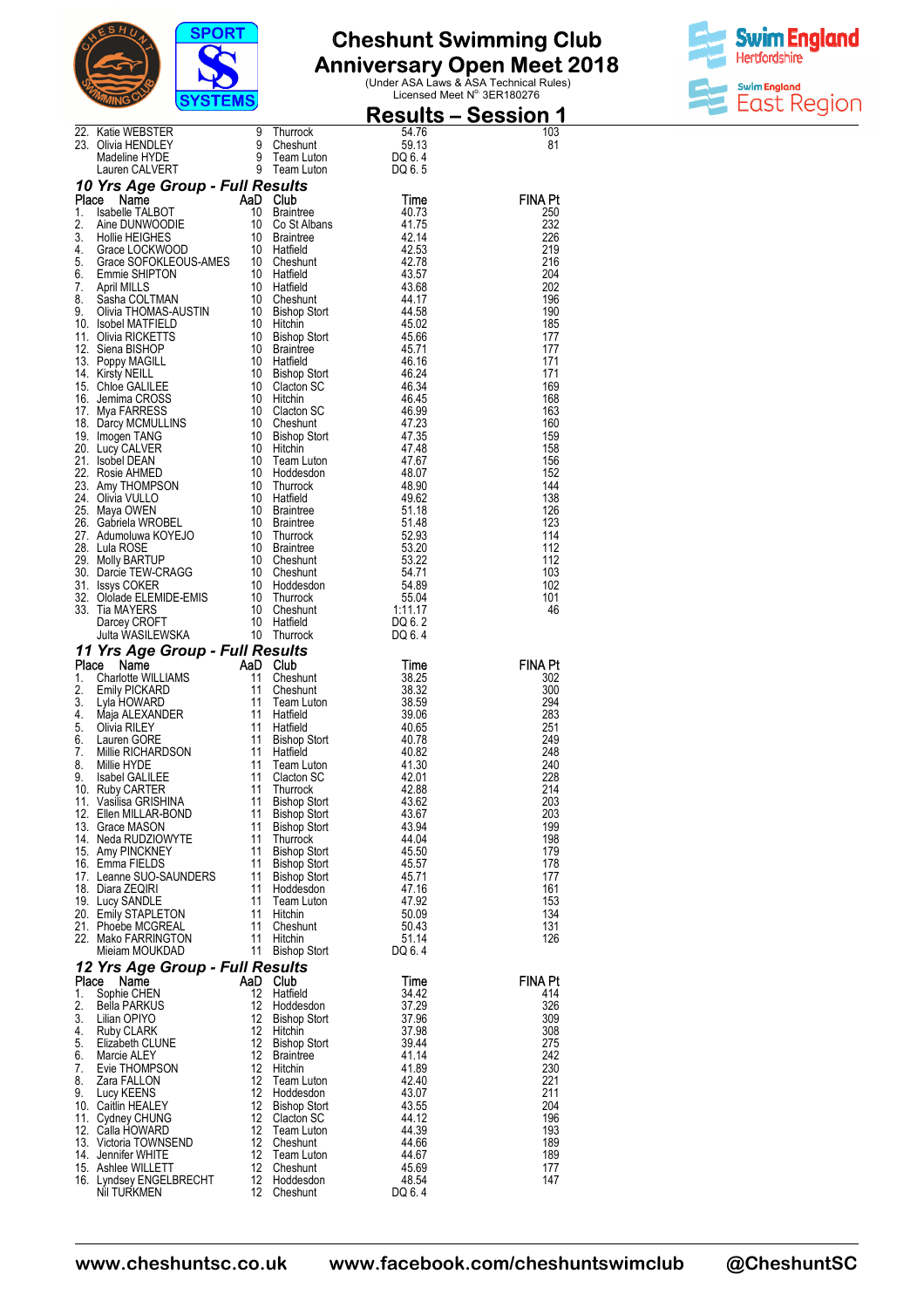

**Results – Session 1** 



| 13 Yrs Age Group - Full Results |                                                                                                                                                      |                                                          |                       |       |                |  |
|---------------------------------|------------------------------------------------------------------------------------------------------------------------------------------------------|----------------------------------------------------------|-----------------------|-------|----------------|--|
| Place                           | Name<br><b>Ce Name</b><br>Nancy NEAVE<br>Ashleigh COOPER<br>Abi LARKMAN<br>Abi LARKMAN<br>Aoife JAMES                                                | AaD Club                                                 |                       | Time  | <b>FINA Pt</b> |  |
| 1.                              |                                                                                                                                                      | 13                                                       | <b>Braintree</b>      | 33.61 | 445            |  |
| 2.                              |                                                                                                                                                      | 13                                                       | Hitchin               | 35.63 | 373            |  |
| 3.                              |                                                                                                                                                      | 13<br>$\begin{array}{c} 12 \\ 13 \\ 12 \\ 4 \end{array}$ | Hatfield              | 36.13 | 358            |  |
| 4.                              |                                                                                                                                                      |                                                          | Hoddesdon             | 36.19 | 356            |  |
| 5.                              |                                                                                                                                                      |                                                          | <b>Bishop Stort</b>   | 36.51 | 347            |  |
| 6.                              | Tabitha KENNEDY                                                                                                                                      |                                                          | Clacton SC            | 37.13 | 330            |  |
| 7.                              | Mia LAWRENCE                                                                                                                                         | $\overline{13}$                                          | Clacton SC            | 37.23 | 327            |  |
| 8.                              | Katie JEFFREY                                                                                                                                        | $\overline{13}$                                          | Hatfield              | 37.77 | 313            |  |
| 9.                              | <b>Charlotte CLARK</b>                                                                                                                               | $\sim$ 13                                                | Hitchin               | 38.59 | 294            |  |
|                                 | 10. Evie BROWN                                                                                                                                       | 13                                                       | Cheshunt              | 38.88 | 287            |  |
| 11.                             | Sophie CLARK                                                                                                                                         | 13                                                       | Hitchin               | 39.10 | 282            |  |
|                                 |                                                                                                                                                      |                                                          | Bishop Stort          | 39.15 | 281            |  |
|                                 |                                                                                                                                                      |                                                          | Braintree             | 39.84 | 267            |  |
|                                 |                                                                                                                                                      |                                                          | Hitchin               | 39.94 | 265            |  |
|                                 | 12. Lauren ROBINSON<br>13. Grace CONNELLY<br>13. Grace CONNELLY<br>14. Isabella HAMMOND<br>13. T. Sofia READ<br>17. Sofia READ<br>13. 13. Sofia READ |                                                          | <b>Bishop Stort</b>   | 41.03 | 244            |  |
|                                 |                                                                                                                                                      |                                                          | Clacton SC            | 41.65 | 234            |  |
|                                 |                                                                                                                                                      |                                                          | <b>Bishop Stort</b>   | 43.49 | 205            |  |
|                                 | 18. Hannah STAPLETON                                                                                                                                 | 13                                                       | Hitchin               | 46.08 | 172            |  |
|                                 | 14 Yrs Age Group - Full Results                                                                                                                      |                                                          |                       |       |                |  |
| Place                           | Name                                                                                                                                                 | AaD                                                      | Club                  | Time  | <b>FINA Pt</b> |  |
| 1.                              | <b>:e Name</b><br>Amelia HEARNE                                                                                                                      | 14                                                       | Clacton SC            | 33.75 | 440            |  |
| 2.                              | Matilda TURNER                                                                                                                                       | 14                                                       | Hitchin               | 34.88 | 398            |  |
| 3.                              | Catherine RYAN                                                                                                                                       | $\frac{14}{14}$<br>$\frac{14}{14}$                       | Hoddesdon             | 35.20 | 387            |  |
| 4.                              | Millie CLARK                                                                                                                                         |                                                          | Cheshunt              | 35.23 | 386            |  |
| 5.                              | Clara LIVINGSTON<br>Megan JONES                                                                                                                      |                                                          | Hatfield              | 36.32 | 353            |  |
| 6.                              | Megan JONES                                                                                                                                          |                                                          | Hitchin               | 36.90 | 336            |  |
| 7.                              | Aimee WILLIAMS                                                                                                                                       | 14                                                       | Cheshunt<br>Braintree | 36.91 | 336            |  |
| 8.                              | Sophia MILSON<br>Olivia MOREY                                                                                                                        | 14                                                       |                       | 37.89 | 310            |  |
| 9.                              | Olivia MOREY                                                                                                                                         | -14                                                      | Cheshunt              | 39.61 | 272            |  |
|                                 | 10. Emily PETER                                                                                                                                      | 14                                                       | Hitchin               | 44.80 | 188            |  |
|                                 | 15 Yrs/Over Age Group - Full Results                                                                                                                 |                                                          |                       |       |                |  |
|                                 | Place<br>Ce Name<br>Kameliya STOIMENOVA<br>Courtney BURKE<br>The Store MACDONALD<br>The Store MACDONALD<br>The Hitchin<br>The Hitchin<br>The Hitchin |                                                          |                       | Time  | <b>FINA Pt</b> |  |
| 1.                              |                                                                                                                                                      |                                                          | Bo Newham             | 33.30 | 458            |  |
| 2.                              |                                                                                                                                                      |                                                          |                       | 35.11 | 390            |  |
| 3.                              | Courtney BURKE<br>Zoe MACDONALD<br>Fllena ODELL                                                                                                      |                                                          |                       | 36.51 | 347            |  |
|                                 |                                                                                                                                                      | 15                                                       | <b>Braintree</b>      | 36.88 | 337            |  |

#### **EVENT 108 Boys 09 Yrs/Over 50m Backstroke**

| 09 Yrs Age Group - Full Results |                                                                                                                                               |                 |                     |        |                |  |
|---------------------------------|-----------------------------------------------------------------------------------------------------------------------------------------------|-----------------|---------------------|--------|----------------|--|
| Place                           | Name                                                                                                                                          | AaD Club        |                     | Time   | <b>FINA Pt</b> |  |
| 1.                              | Joshua PARKER                                                                                                                                 | 9               | <b>Braintree</b>    | 44.28  | 126            |  |
| 2.                              | Zandro SANAO                                                                                                                                  | 9               | Bo Newham           | 44.35  | 125            |  |
| 3.                              | Leo SUO-SAUNDERS<br>Tein DUU LIDE                                                                                                             | 9               | Bishop Stort        | 46.48  | 109            |  |
| 4.                              | Tain PHILLIPS                                                                                                                                 |                 | 9 Bishop Stort      | 48.10  | 98             |  |
| 5.                              | Maxwell HOZIER                                                                                                                                | $\frac{5}{9}$   | Hoddesdon           | 48.16  | 98             |  |
| 6.                              | Beau REILLY                                                                                                                                   | 9               | <b>Bishop Stort</b> | 49.60  | 89             |  |
| 7.                              | Owain ROBERTS                                                                                                                                 | 9               | Team Luton          | 53.46  | 71             |  |
| 8.                              | Kendrick YEO                                                                                                                                  | 9               | Thurrock            | 54.67  | 67             |  |
| 9.                              | Andrei IONESCU                                                                                                                                | 9               | Bishop Stort        | 55.00  | 65             |  |
|                                 | Jeremy GODWIN                                                                                                                                 | 9               | Thurrock            | DQ 6.4 |                |  |
|                                 | 10 Yrs Age Group - Full Results                                                                                                               |                 |                     |        |                |  |
| Place                           | Name                                                                                                                                          | AaD             | Club                | Time   | <b>FINA Pt</b> |  |
| 1.                              | Kai FELLOWS                                                                                                                                   | 10              | Cheshunt            | 41.52  | 153            |  |
| 2.                              | David TSHUMA                                                                                                                                  | 10              | Bo Newham           | 43.13  | 136            |  |
| 3.                              | Oliver TOM                                                                                                                                    | 10              | Hoddesdon           | 44.37  | 125            |  |
| 4.                              | Jacob GRIGGS                                                                                                                                  | 10              | Clacton SC          | 45.02  | 120            |  |
| 5.                              |                                                                                                                                               |                 | Bo Newham           | 45.45  | 116            |  |
| 6.                              |                                                                                                                                               |                 | Bo Newham           | 45.92  | 113            |  |
| 7.                              |                                                                                                                                               |                 | Cheshunt            | 47.30  | 103            |  |
| 8.                              | acou U.<br>Arthur HAWKino<br>Rana IMRAN<br>Daniel WILLIAMS<br>Cameron SAN MIGUEL 10<br>Ollia BRADLEY-SMITH 10<br>Ollia BRADLEY-SMITH 10<br>10 |                 | Bo Newham           | 47.32  | 103            |  |
| 9.                              |                                                                                                                                               |                 | Hoddesdon           | 47.61  | 101            |  |
|                                 | 10. Dexter RIGBY                                                                                                                              |                 | Hatfield            | 47.96  | 99             |  |
|                                 | 11. Samuel KEENS<br>12. Yordan GOLEMDZHIEV 10<br>10. Librathan RAI 10                                                                         |                 | Hoddesdon           | 48.69  | 95             |  |
|                                 |                                                                                                                                               |                 | Thurrock            | 50.10  | 87             |  |
|                                 |                                                                                                                                               |                 | Hatfield            | 50.89  | 83             |  |
|                                 | 14. Luke PICKARD                                                                                                                              | $\frac{10}{10}$ | Cheshunt            | 51.07  | 82             |  |
|                                 | Oscar HUNT                                                                                                                                    | 10              | Team Luton          | DQ 6.4 |                |  |
|                                 | Kristian DIMOV                                                                                                                                | 10              | Bo Newham           | DQ 6.5 |                |  |
|                                 | 11 Yrs Age Group - Full Results                                                                                                               |                 |                     |        |                |  |
| Place                           | Name                                                                                                                                          | AaD             | Club                | Time   | <b>FINA Pt</b> |  |
| 1.                              | Igor MORDEJA                                                                                                                                  | 11              | Cheshunt            | 37.37  | 210            |  |
| 2.                              | Rochan BROWN                                                                                                                                  | 11              | Hatfield            | 39.76  | 174            |  |
| 3.                              | Calum DIGBY                                                                                                                                   | 11              | <b>Braintree</b>    | 39.80  | 174            |  |
| 4.                              | Fergal BARRY<br>Jacob HAYFS                                                                                                                   | 11              | <b>Bishop Stort</b> | 40.53  | 164            |  |
| 5.                              | Jacob HAYES                                                                                                                                   | 11              | <b>Bishop Stort</b> | 42.79  | 140            |  |
| 6.                              | Cameron HENNIS                                                                                                                                | 11              | Hatfield            | 43.05  | 137            |  |
| 7.                              | Hayden THORNHILL                                                                                                                              | 11              | Hoddesdon           | 43.95  | 129            |  |
| 8.                              | Sam SAFAVIZADEH                                                                                                                               | 11              | Cheshunt            | 44.21  | 126            |  |
| 9.                              | Alexander CAIRNCROSS 11                                                                                                                       |                 | Hitchin             | 45.08  | 119            |  |
|                                 | 10. Dominik WROBEL                                                                                                                            | 11              | <b>Braintree</b>    | 48.09  | 98             |  |
|                                 | 11. Ashton CLARK                                                                                                                              | $\overline{11}$ | Thurrock            | 48.39  | 96             |  |
|                                 | 12. Hugh MILLER                                                                                                                               | 11              | Hitchin             | 52.14  | 77             |  |
|                                 | 13. Alexander THURSFIELD                                                                                                                      | 11              | <b>Bishop Stort</b> | 52.31  | 76             |  |
|                                 | 14. Antonio TORRPO                                                                                                                            | 11              | Cheshunt            | 57.58  | 57             |  |